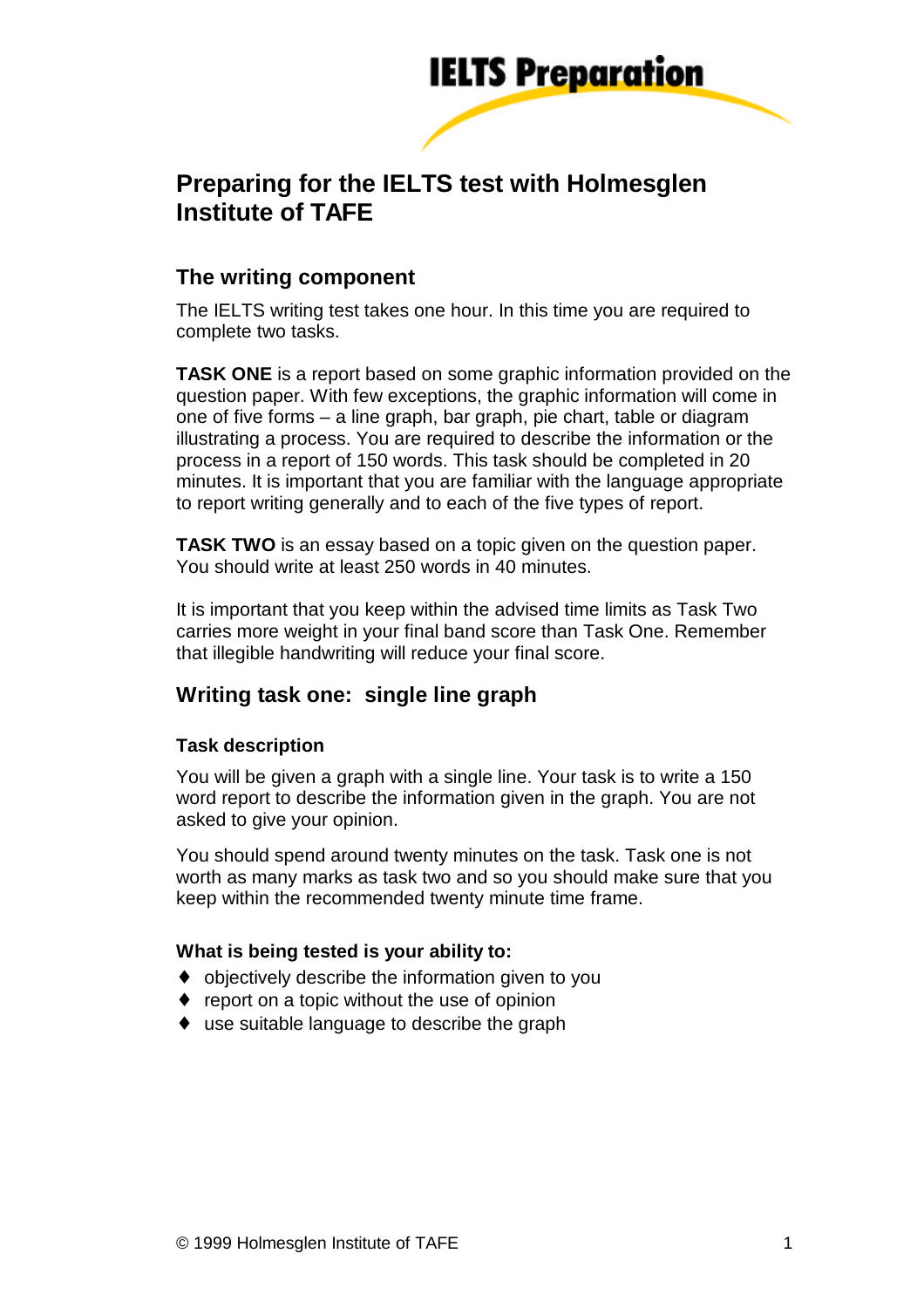

#### **Sample task**

You should spend about 20 minutes on this task. Write a report for a university lecturer describing the information in the graph below. You should write at least 150 words.



#### **When you've finished the task**

How good is your answer? Check the guidelines on the next page and read the sample answer.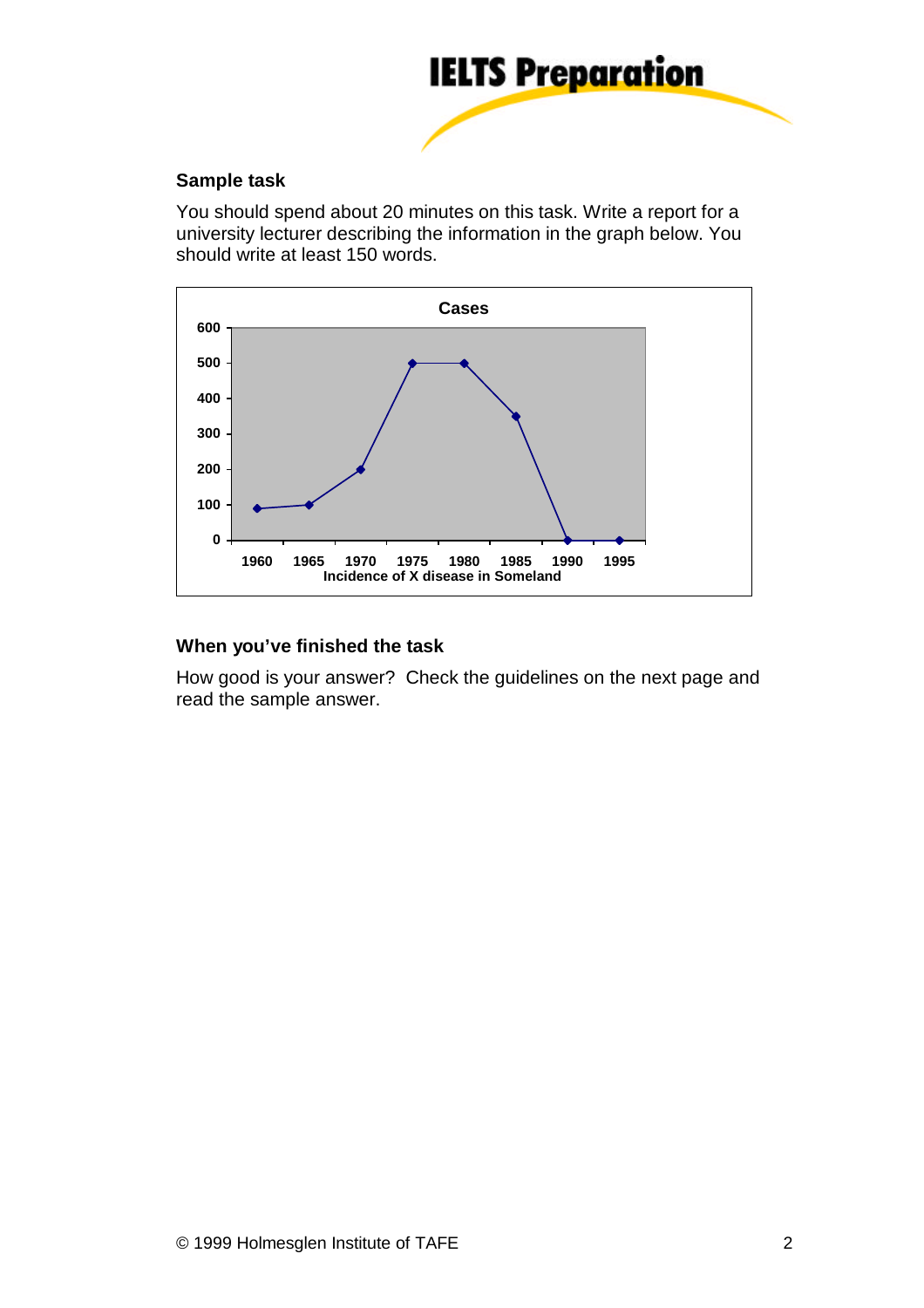

#### **Guidelines for a good answer**

#### **Does the report have a suitable structure?**

- ♦ Does it have an introduction, body and conclusion?
- $\bullet$  Does it include connective words to make the writing cohesive within sentences and paragraphs?

#### **Does the report use suitable grammar and vocabulary?**

- ♦ Does it include a variety of sentence structures?
- ♦ Does it include a range of appropriate vocabulary?

#### **Does the report meet the requirements of the task?**

- ◆ Does it meet the word limit requirements?
- ♦ Does it describe the whole graph adequately?
- ♦ Does it focus on the important trends presented in the graphic information?

#### **Sample answer**

The graph shows the number of cases of X disease in Someland between the years 1960 and 1995. As an overall trend, it is clear that the number of cases of the disease increased fairly rapidly until the mid seventies, remained constant for around a decade at 500 cases before dropping to zero in the late 80s.

In 1960, the number of cases stood at approximately 100. That number rose steadily to 200 by 1969 and then more sharply to 500 in 1977. At this point the number of cases remained stable until 1984 before plummeting to zero by 1988. From 1988 to 1995 Someland was free of the disease.

In conclusion, the graph shows that the disease was increasingly prevalent until the 1980s when it was eradicated from Someland.

#### **What do you think?**

What is your opinion of this sample answer? How well does it meet the requirements of the guidelines? Read the next page for a teacher's comments on this answer.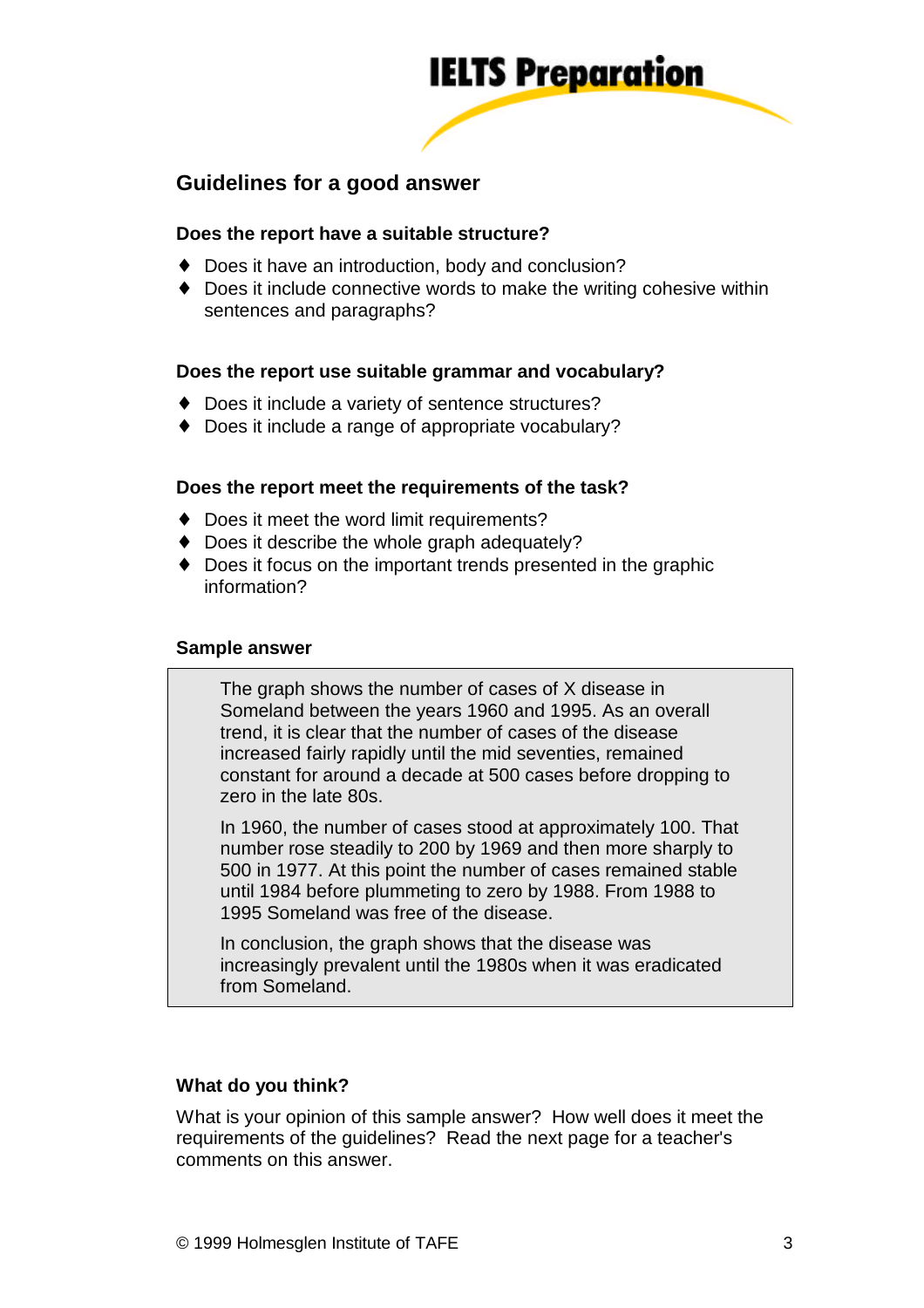

#### **Teacher's comments on the sample answer**

Here is what an IELTS teacher said about the sample answer.

The report **structure** is easy to follow and logical with a clear introduction, body and conclusion. The candidate uses cohesive words to connect pieces of information and make the writing flow such as 'until' and 'before' in the second sentence.

The candidate uses a variety of **grammatical structures and vocabulary** so that the writing is not repetitive.

In terms of **task requirements** the report is a little short but this is because the simple graph used as an example does not have sufficient information for the candidate to describe. In the real IELTS test the graph will have more information and so the need to look for trends will be even greater than in this example.

#### **Strategies for improving your IELTS score**

#### **Selecting information**

It is important that you describe the whole graph fully. However, this does not mean that you should note every detail. In most cases there will be too much information for you to mention each figure. You will therefore need to summarise the graph by dividing it into its main parts. This is what we mean by describing the trends.

For example, in a chronological line graph it might seem sensible to describe the information year by year or period by period. The graph above gives the information in five year sections so we could write our report like this:

The number of cases of X disease started at 50 in 1965 and then went up gradually to 100 in 1965 and continued up to 200 in 1970 and then went up more sharply to 380 in 1975.

While this way of describing the information may be accurate, it does not meaningfully sum up the information in the graph. In fact, the information in the graph would most meaningfully be described in four chronological sections following the shape of the graph.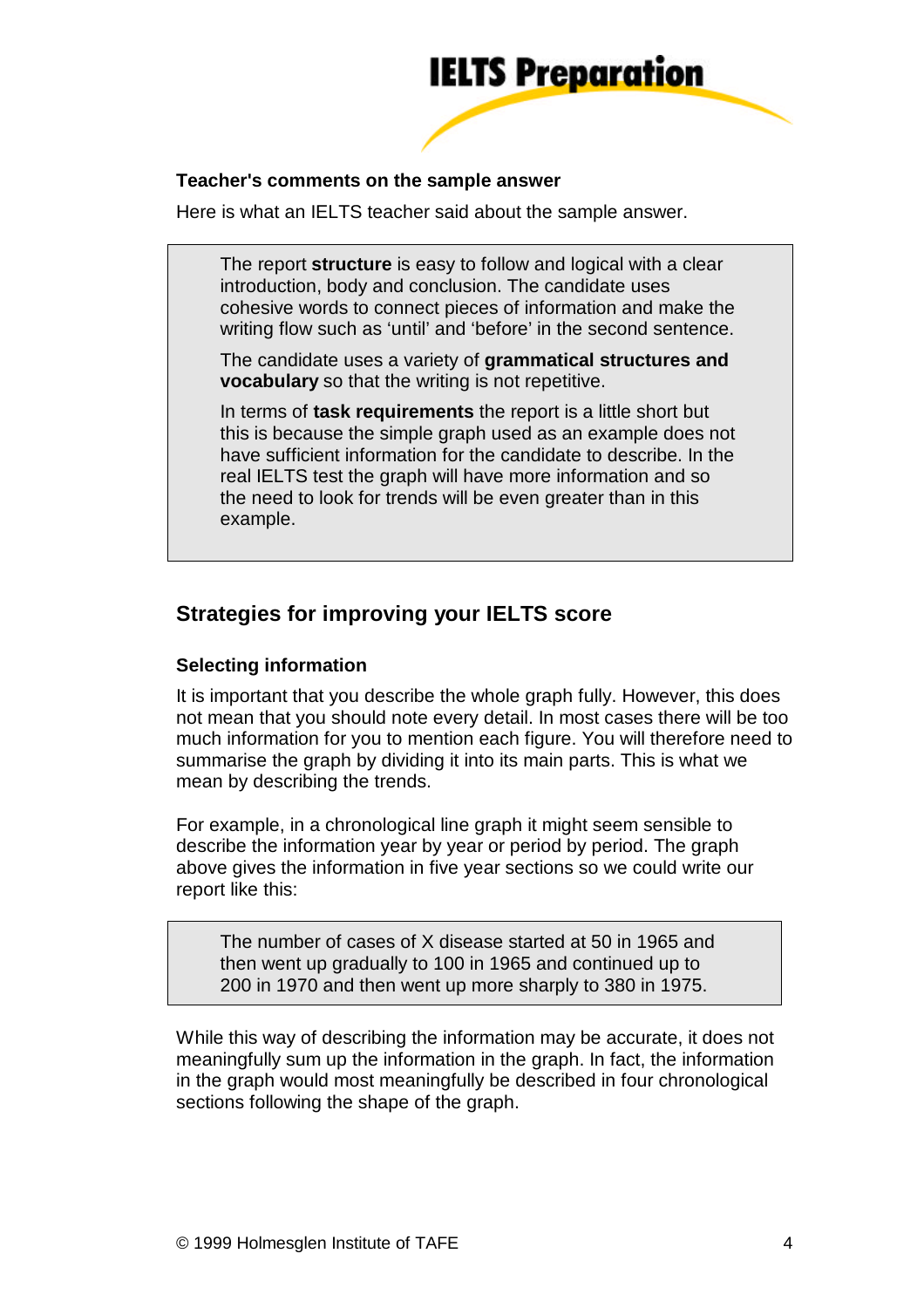In the Sample Task, the graph shows four main trends:

- ♦ first, a gradual increase from 1960 to 1968
- ♦ second, a steeper increase from 1968 to 1977
- ♦ third, a plateau from 1977 to 1983
- $\bullet$  fourth, a drop from 1983 to 1988

The structure of the report must show these four main trends clearly.

#### **Report structure**

Your report should be structured simply with an introduction, body and conclusion. Tenses should be used appropriately.

#### **Introduction**

Use two standard opening sentences to introduce your report. These opening sentences should make up the first paragraph. Sentence one should define what the graph is about; that is, the date, location, what is being described in the graph etc. For example:

**The graph shows the number of cases of X disease in Someland between the years 1960 and 1995 …**

Notice the tense used. Even though it describes information from the past, the graph shows the information in the present time.

Notice that the sample opening sentence does not simply copy the words used on the graphic material. Copied sentences will not be assessed by the examiner and so you waste your time including them.

#### **Describing the overall trend**

Sentence two (and possibly three) might sum up the overall trend. For example:

It can be clearly seen that X disease increased rapidly to 500 cases around the 1980s and then dropped to zero before 1999, while Y disease fell consistently from a high point of nearly 600 cases in 1960 to less than 100 cases in 1995.

Notice the tense used. Here we are talking about the occurrence of the disease in the past.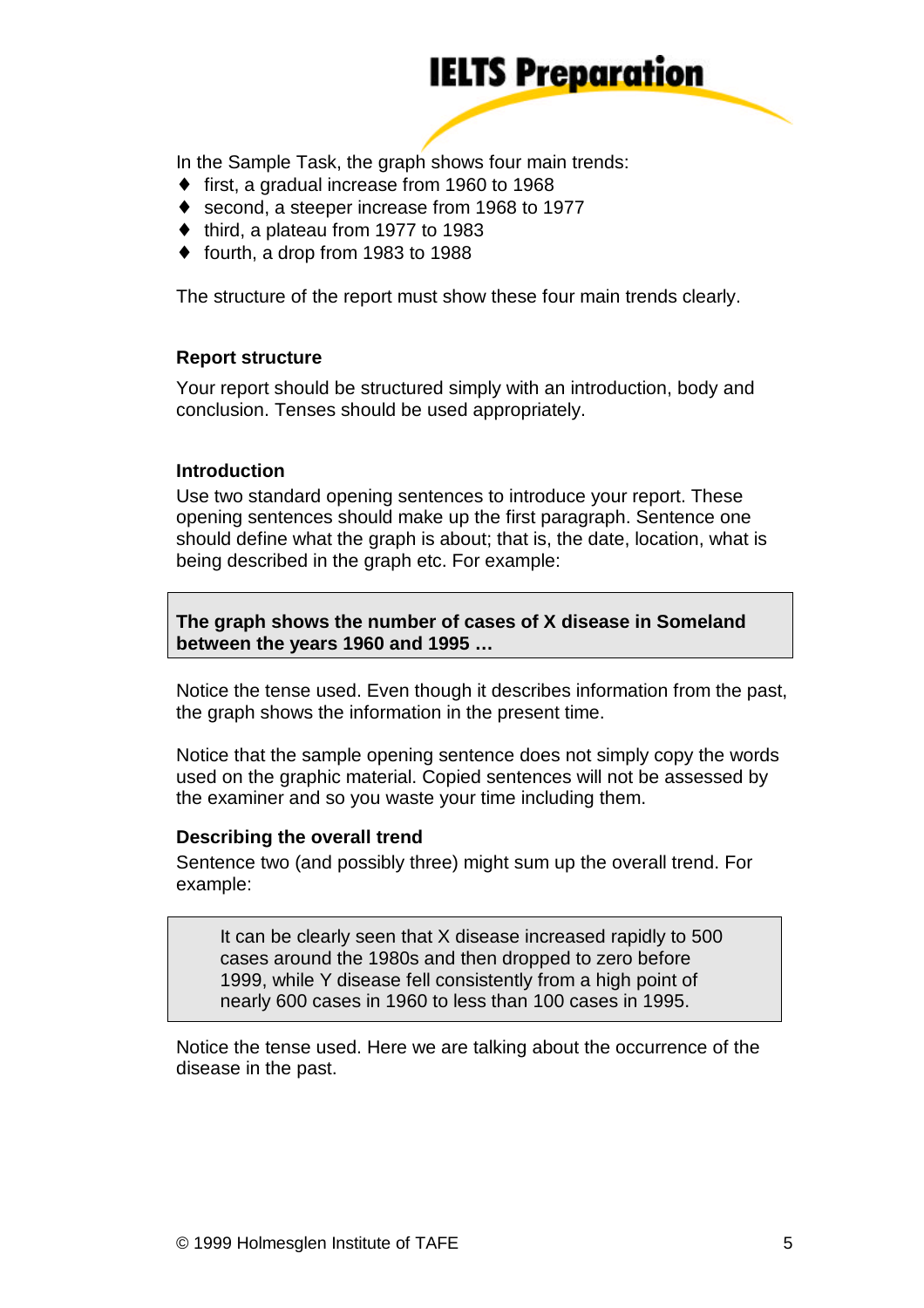

#### **Describing the graph in detail**

The body of the report will describe the graph or graphs in detail. You will need to decide on the most clear and logical order to present the material. Line graphs generally present information in chronological order and so the most logical order for you to write up the information would, most probably be from earliest to latest. Bar graphs, pie charts are organised in different ways and so you need to decide on the organisation of each one.

#### **Concluding sentences**

Your report may end with one or two sentences which summarise your report to draw a relevant conclusion.

#### **Grammar and vocabulary**

#### **Avoiding repetition**

You will receive a higher mark if your writing uses a range of structures and vocabulary correctly rather than a limited number. For example, the candidate who writes:

The number of cases of X disease started at 50 in 1965 and then went up to 200 in 1970 and then went up to 500 in 1980 and then went down to zero in 1990.

will lose marks for being repetitive. You should therefore practise writing reports using a wide variety of terms to describe the different movements in the graphs and different structures to vary your writing.

#### **Describing trends**

Trends are changes or movements. These changes are normally expressed in numeric items, for example, population, production volumes or unemployment. There are three basic trends:

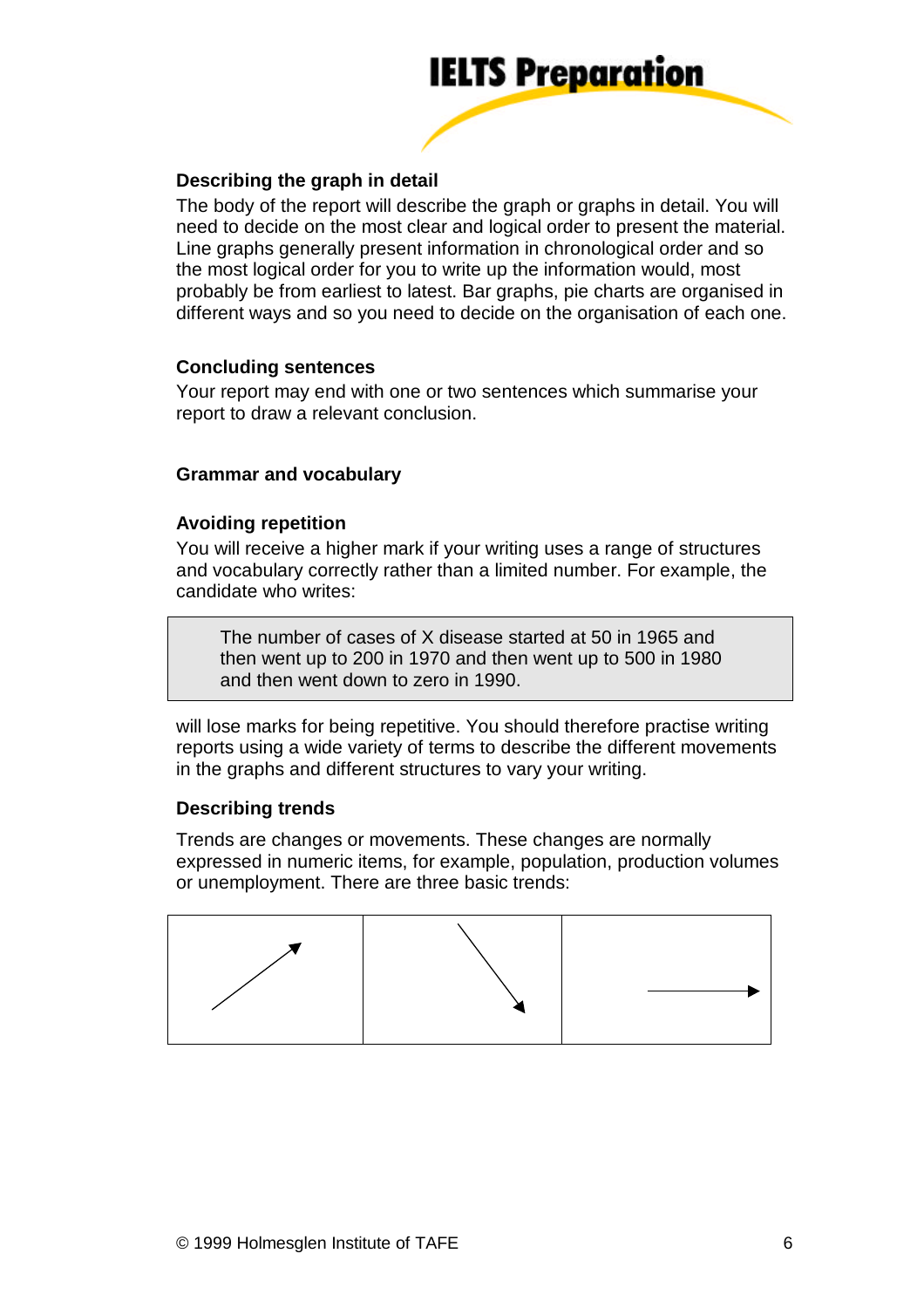

#### **Expressing movement: nouns and verbs**

For each trend there are a number of verbs and nouns to express the movement. We can use a verb of change, for example:

Unemployment levels **fell**

Or we can use a related noun, for example:

There was a **fall** in unemployment levels

| <b>Direction</b> | Verbs                                                                                                                                                                                                                       | <b>Nouns</b>                                                                               |
|------------------|-----------------------------------------------------------------------------------------------------------------------------------------------------------------------------------------------------------------------------|--------------------------------------------------------------------------------------------|
|                  | Rose (to)<br>Increased (to)<br>Went up (to)<br>Climbed (to)<br><b>Boomed</b>                                                                                                                                                | A rise<br>An increase<br>Growth<br>An upward<br>trend<br>A boom (a<br>dramatic rise)       |
|                  | Fell (to)<br>Declined (to)<br>Decreased (to)<br>Dipped (to)<br>Dropped (to)<br>Went down (to)<br>Slumped (to)<br>Reduced (to)                                                                                               | A decrease<br>A decline<br>A fall<br>A drop<br>A slump (a<br>dramatic fall)<br>A reduction |
|                  | Levelled out (at)<br>Did not change<br>Remained stable (at)<br>Remained steady (at)<br>Stayed constant (at)<br>Maintained the same level                                                                                    | A levelling out<br>No change                                                               |
|                  | Fluctuated (around)<br>Peaked (at)<br>Plateaued (at)<br>Stood at (we use this phrase to<br>focus on a particular point,<br>before we mention the<br>movement, for example:<br>In the first year, unemployment<br>stood at ) | A fluctuation<br>Reached a<br>peak (of)<br>Reached at<br>plateau (at)                      |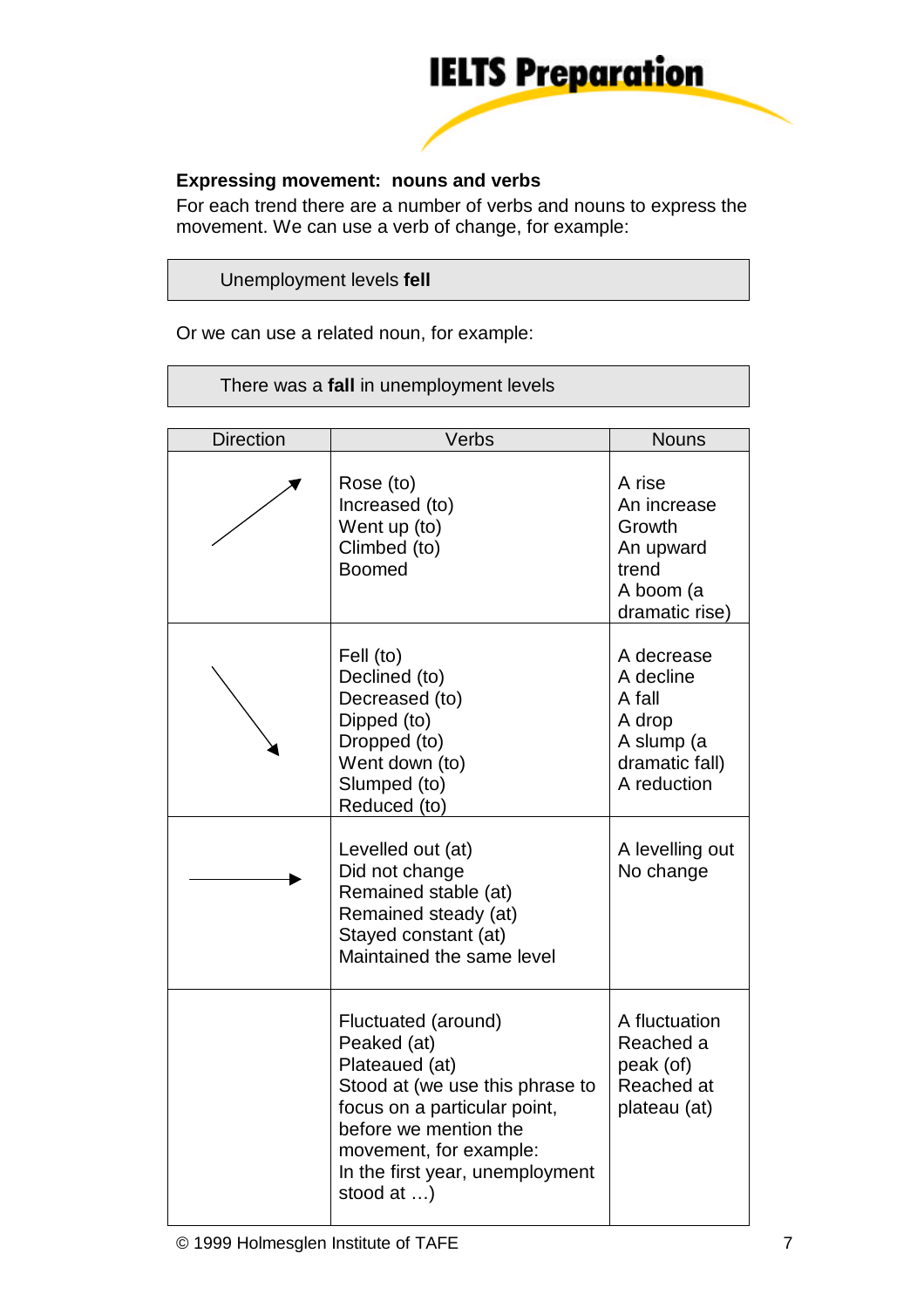

#### **Describing the movement: adjectives and adverbs**

Sometimes we need to give more information about a trend as follows:

There has been a **slight** increase in the value of the dollar (degree of change)

Unemployment fell **rapidly** last year (the speed of change)

Remember that we modify a noun with an adjective (a **slight** increase) and a verb with an adverb (to increase **slightly**).

#### **Describing the degree of change**

| <b>Adjectives</b> | <b>Adverbs</b> |  |
|-------------------|----------------|--|
| dramatic          | dramatically   |  |
| sharp             | sharply        |  |
| huge              |                |  |
| enormous          | enormously     |  |
| steep             | steeply        |  |
| substantial       | substantially  |  |
| considerable      | considerably   |  |
| significant       | significantly  |  |
| marked            | markedly       |  |
| moderate          | moderately     |  |
| slight            | slightly       |  |
| small             |                |  |
| minimal           | minimally      |  |

#### **Describing the speed of change**

| <b>Adjectives</b> | <b>Adverbs</b> |
|-------------------|----------------|
| rapid             | rapidly        |
| quick             | quickly        |
| swift             | swiftly        |
| sudden            | suddenly       |
| steady            | steadily       |
| gradual           | gradually      |
| slow              | slowly         |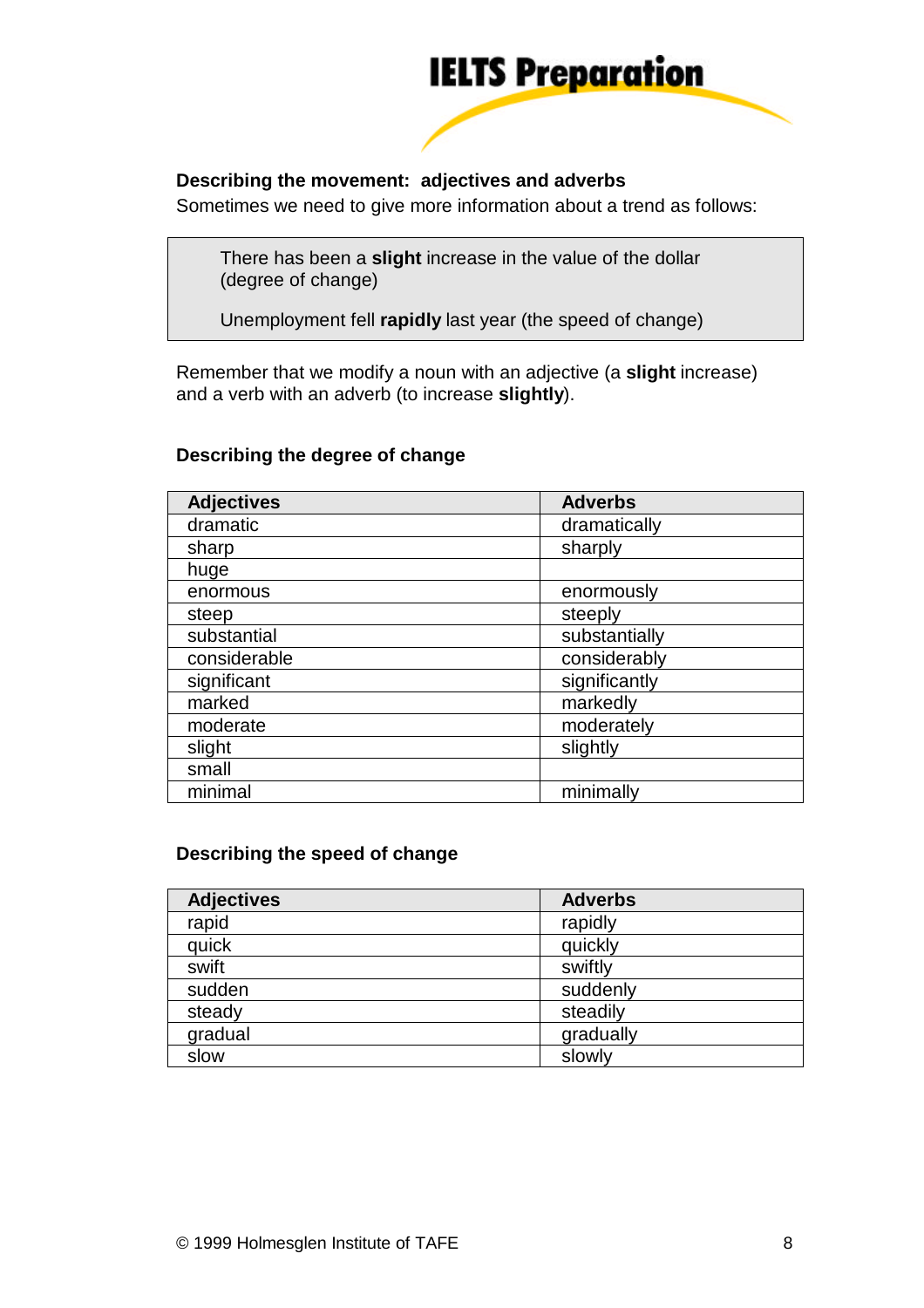

#### **Exercise**

Use the following terms and any others necessary to describe the graph below.





#### **Describing a trend**

We can describe a trend by looking at:

- $\bullet$  the difference between two levels
- the end point of the trend

#### **Describing the difference between two levels**

This year unemployment has increased **by** 20,000 cases (the difference between this year and last year is 20,000 cases).

This year there has been an increase in unemployment **of** 5%.

Notice the prepositions. We use to increase **by** (with the verb) and an increase **of** (with the noun).

#### **Describing the end point**

This year unemployment has risen to 10% (the end result is that unemployment is up to 10%).

This year there has been a rise in unemployment to 10%.

Notice the prepositions. We use to rise **to** (with the verb) and a rise **to** (with the noun.

#### **Exercise**

Write 3 sentences describing the graph below using **by**, **of** and **to**.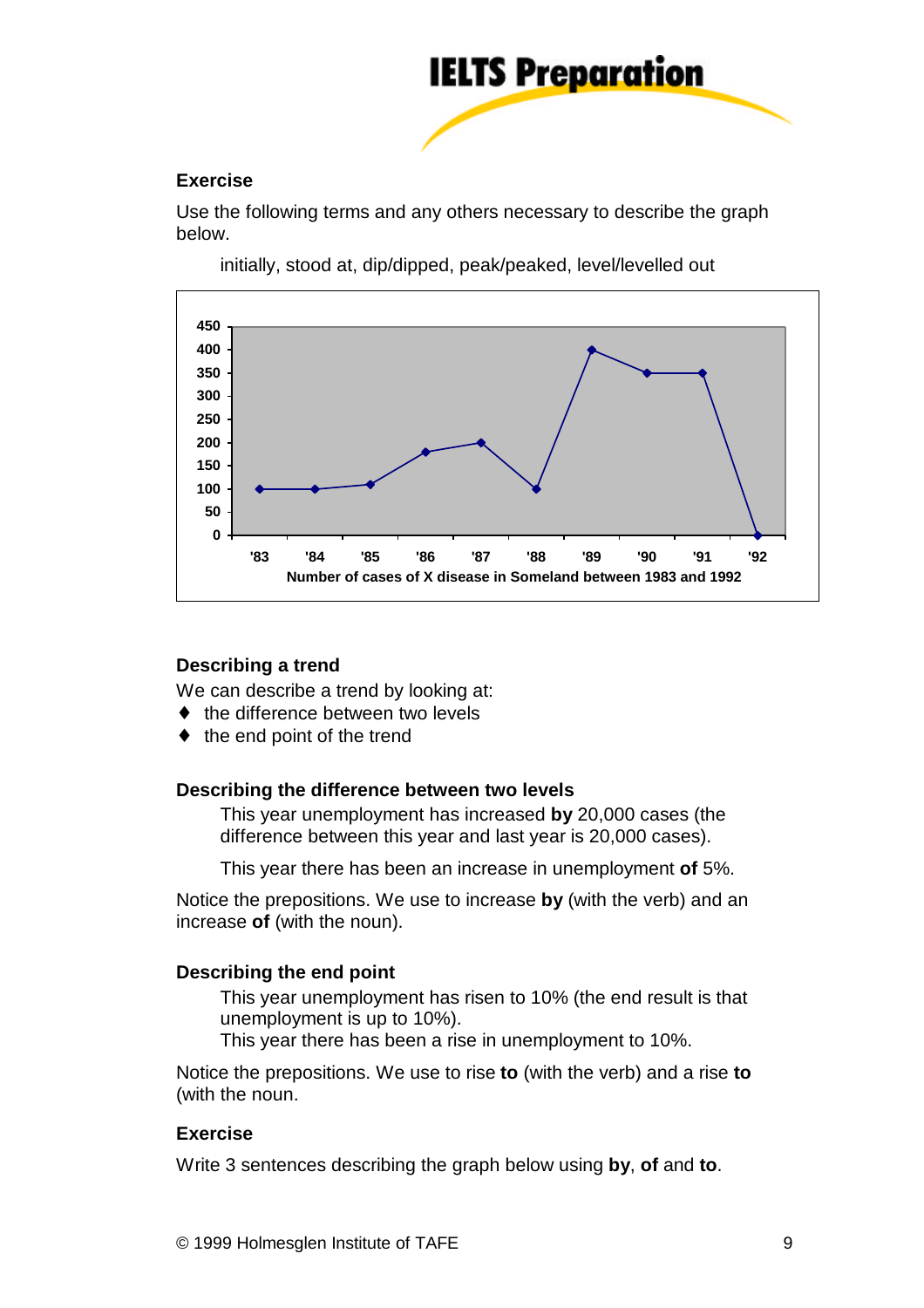



#### **Expressing approximation**

We use words to express approximation when the point we are trying to describe is between milestones on the graph.

| just under             | just over |
|------------------------|-----------|
| well under             | well over |
| roughly                | nearly    |
| approximately<br>about | around    |

#### **Writing task one: double line graph**

#### **Task description**

You will be given a graph with two lines. Your task is to describe the information given in the graph by writing a 150 word report. You are not asked to give your opinion.

You should spend around 20 minutes on the task.

#### **What is being tested is your ability to:**

- ♦ objectively describe the information given
- ♦ compare and contrast
- ♦ report on an impersonal topic without the use of opinion
- ♦ use the language of graph description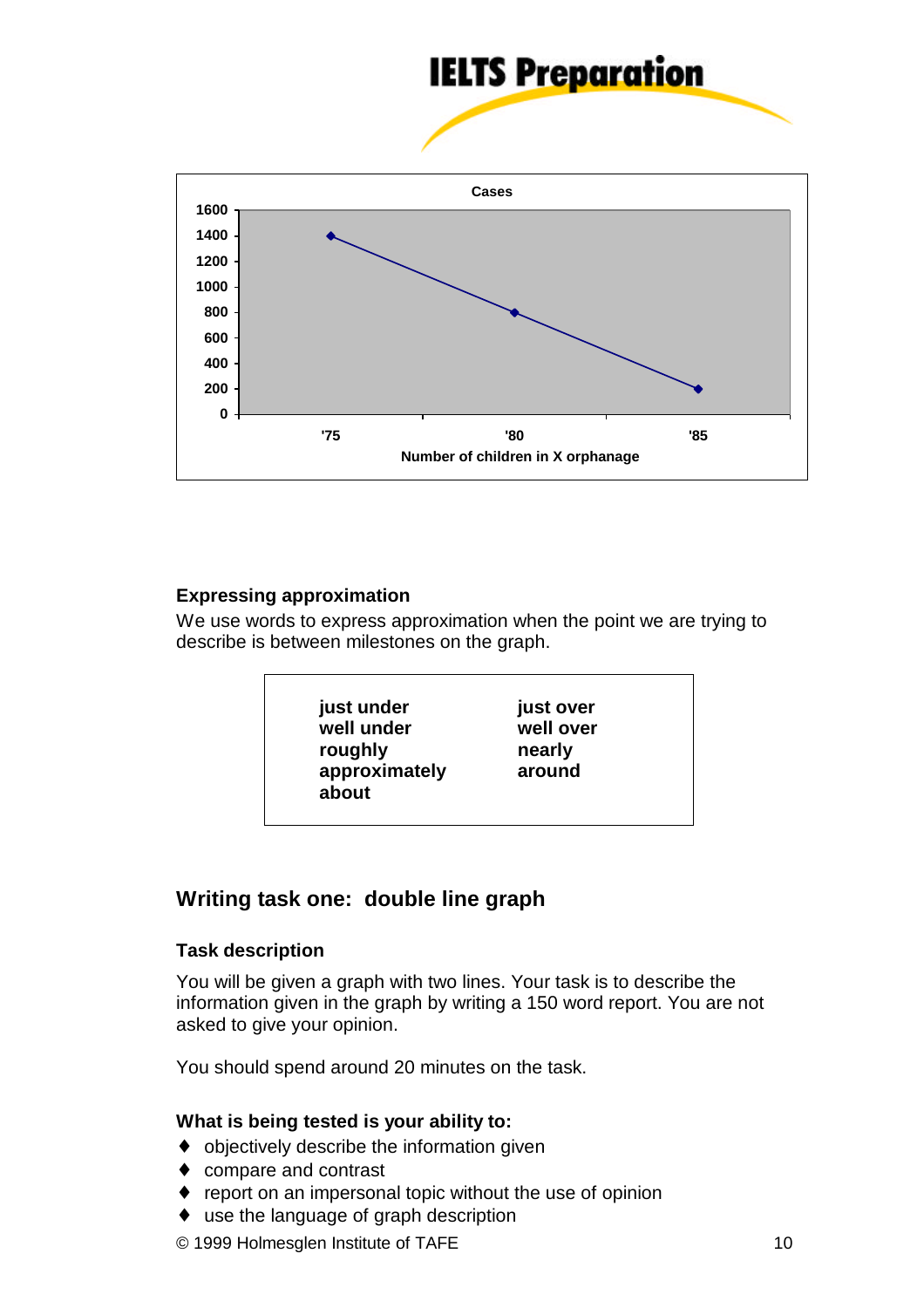

#### **Sample task**

You should spend about 20 minutes on this task.

Write a report for a university lecturer describing the information in the graph below.

You should write at least 150 words.



#### **Your task**

Complete the task one report writing exercise above. Spend only 20 minutes. Then look at the guidelines and the sample answer below.

#### **Guidelines for a good answer**

#### **Does the report have a suitable structure?**

- ♦ Does it have an introduction, body and conclusion?
- ♦ Does it include connective words to make the writing cohesive within sentences and paragraphs?

#### **Does the report use suitable grammar and vocabulary?**

- ♦ Does it include a variety of sentence structures?
- Does it include a range of appropriate vocabulary?

#### **Does the report meet the requirements of the task?**

- ♦ Does it meet the word limit requirements?
- ♦ Does it describe the whole graph adequately?
- ♦ Does it focus on the important trends presented in the graphic information?

Now read sample answer one. How well does it follow the guidelines?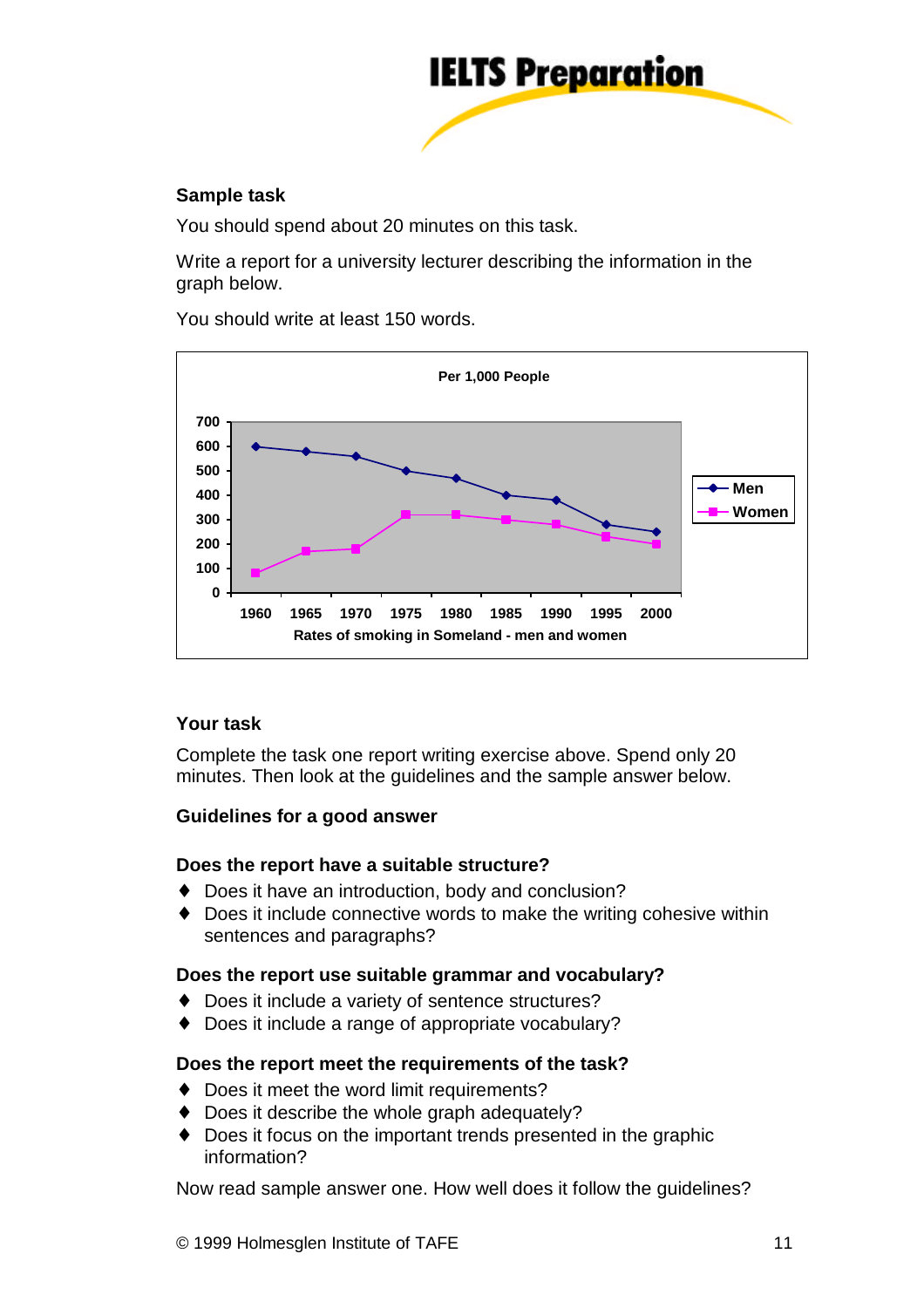

#### **Sample answer one**

The graph shows the rate of smoking in Someland.

In 1960, 600 men in every 1,000 was smoking. This number decreased gradually to 500 by 1974 and continued to decrease but more steeply to 300 in 1995. In contrast the rate of women smokers in 1960 was very low at only 80 in every 1,000. This number increased to 170 by 1968 and increased again but more steeply to 320 in 1977. The rate of female smokers then remained stable at 320 until 1984 at which point the figures began to decline and had dropped to 250 by 1995.

#### **Teacher's comments on sample answer one**

Here is what an IELTS teacher said about this sample answer:

The report **structure** lacks a clear introduction giving the parameters of the graph (should include who and when) and lacks a statement summing up the main trends. The report also lacks any conclusion.

The candidate uses a variety of **grammatical structures** and **vocabulary** so that the writing is not repetitive.

In terms of **task requirements**, the report is short because the introduction and conclusion sections are missing. However, the body of the report does describe the graph well.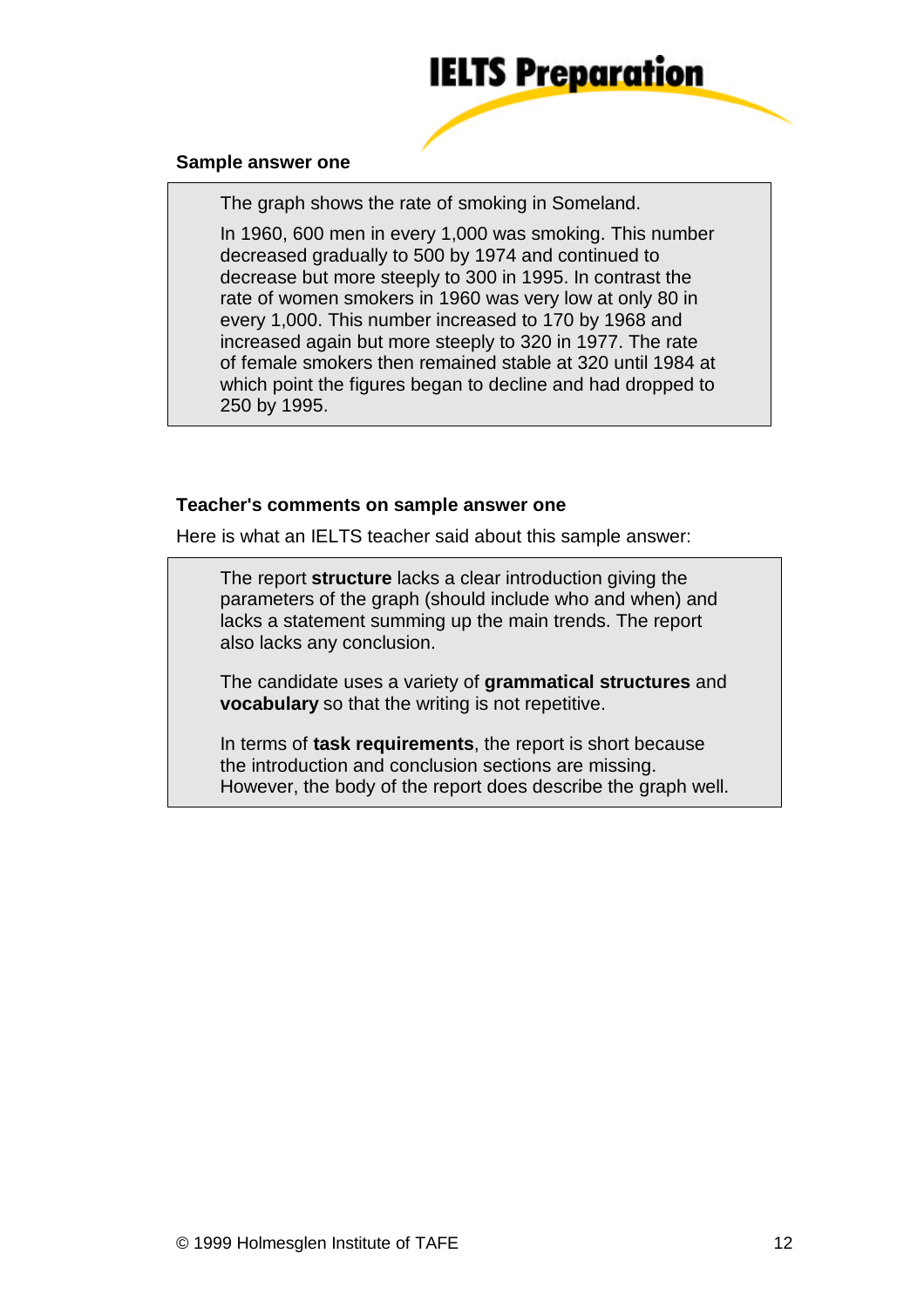

#### **Sample answer two**

Now look at a better answer to this task. Notice how it follows the guidelines.

The graph compares the rate of smoking in men and women in Someland between the years 1960 and 2000. It can be clearly seen that the rate of smoking for both men and women is currently declining and that fewer women have smoked throughout the period.

In 1960, 600 men in every 1,000 was smoking. This number decreased gradually to 500 by 1974 and continued to decrease but more steeply to 250 in 2000. In contrast, the rate of smoking in women in 1960 was very low at only 80 in every 1,000. By 1968 this increased to 170, and increased again but more steeply to 320 in 1977. The rate of female smokers then remained stable at 320 until 1984 at which point the figures began to decline and had dropped to 200 by 2000.

In conclusion we can see that the rate of smoking in men dropped throughout the whole period but was always at a higher level than the female figures. The rate of smoking in women increased until 1977 but then decreased for the rest of the period.

#### **Strategies for improving your IELTS score**

#### **Selecting information**

In completing this task it is important that you describe the whole graph fully. However, this does not mean that you should note every detail. In most cases there will be too much information for you to mention each figure. You will therefore need to summarise the graph in meaningful segments, as we saw in the section on single line graphs.

#### **Report structure**

Like the single line graph, your report should be structured simply with an introduction, body and conclusion. Tenses should be used appropriately.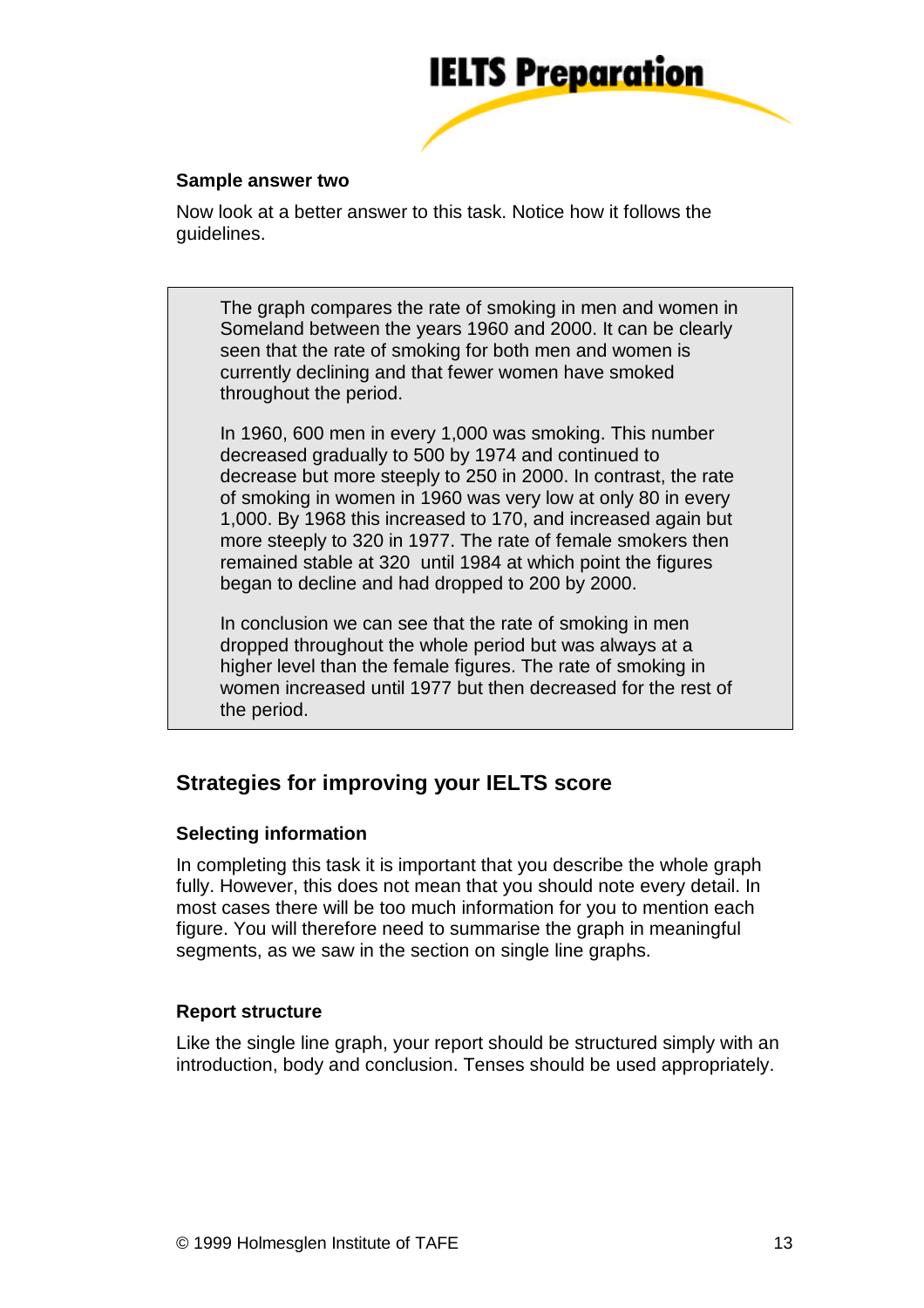

Use two standard opening sentences to introduce the graph and your report. These opening sentences should make up the first paragraph. Sentence one should define what the graph is about, that is the date, location, what is being described in the graph etc. For example:

The graph compares the rate of smoking between men and women in Someland between the years 1960 and 2000.

Notice that in the single line graph we said that 'the graph shows … ' but with two lines we can more accurately say 'the graph compares … '

Notice the tense used. Even though it describes information from the past, the graph shows the information in the present time.

Notice that the sample opening sentence does not simply copy the words used on the graphic material. Copied sentences will not be assessed by the examiner and so you waste your time including them.

Sentence two (and possibly three) might sum up the overall trend. For example:

It can be clearly seen that the rate of smoking for both men and women is currently declining and that fewer women had smoked throughout the period.

Notice that the Present perfect tense is used. Here we are talking about the rate of smoking in the past and up to the present.

The body of the report will describe the graph or graphs in detail. You will need to decide on the most clear and logical order to present the material. Line graphs generally present information in chronological order and so the most logical order for you to write up the information would also, most probably, be from earliest to latest. Bar graphs, pie charts, etc are organised in different ways and so you need to decide on the organisation of each one.

Your report should end with one or two sentences which summarise your report or draw a relevant conclusion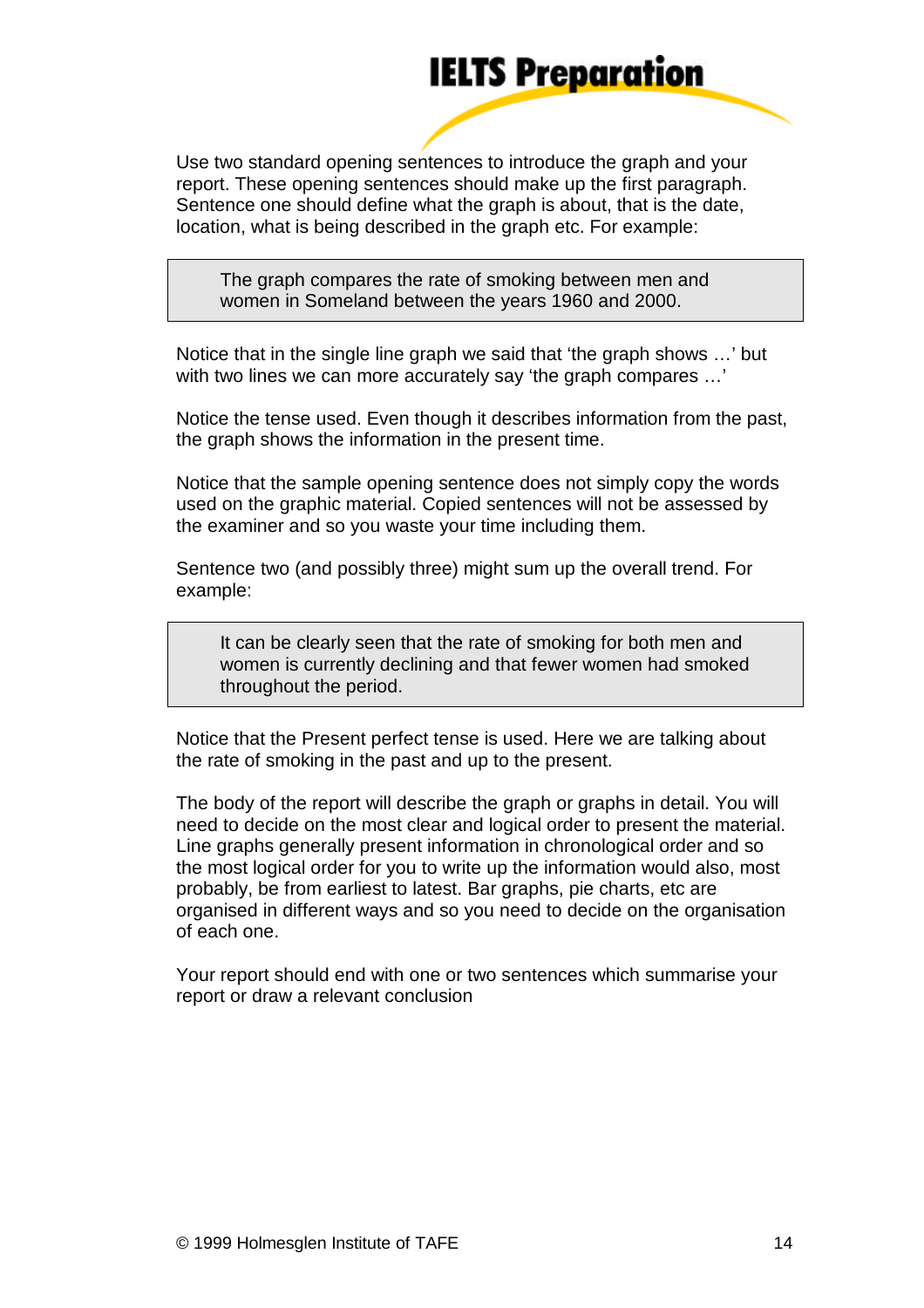

#### **Writing task one: bar graphs**

#### **Task description**

You will be given one or more bar graphs. Your task is to describe the information given in the graph by writing a 150 word report. You are not asked to give your opinion.

You should spend around 20 minutes on the task.

#### **What is being tested is your ability to:**

- ♦ objectively describe some graphic information
- ♦ compare and contrast
- ♦ report on an impersonal topic without the use of opinion
- ♦ use the language of graph description

#### **Sample task**

You should spend about 20 minutes on this task.

Write a report for a university lecturer describing the information in the graphs below.

You should write at least 150 words.

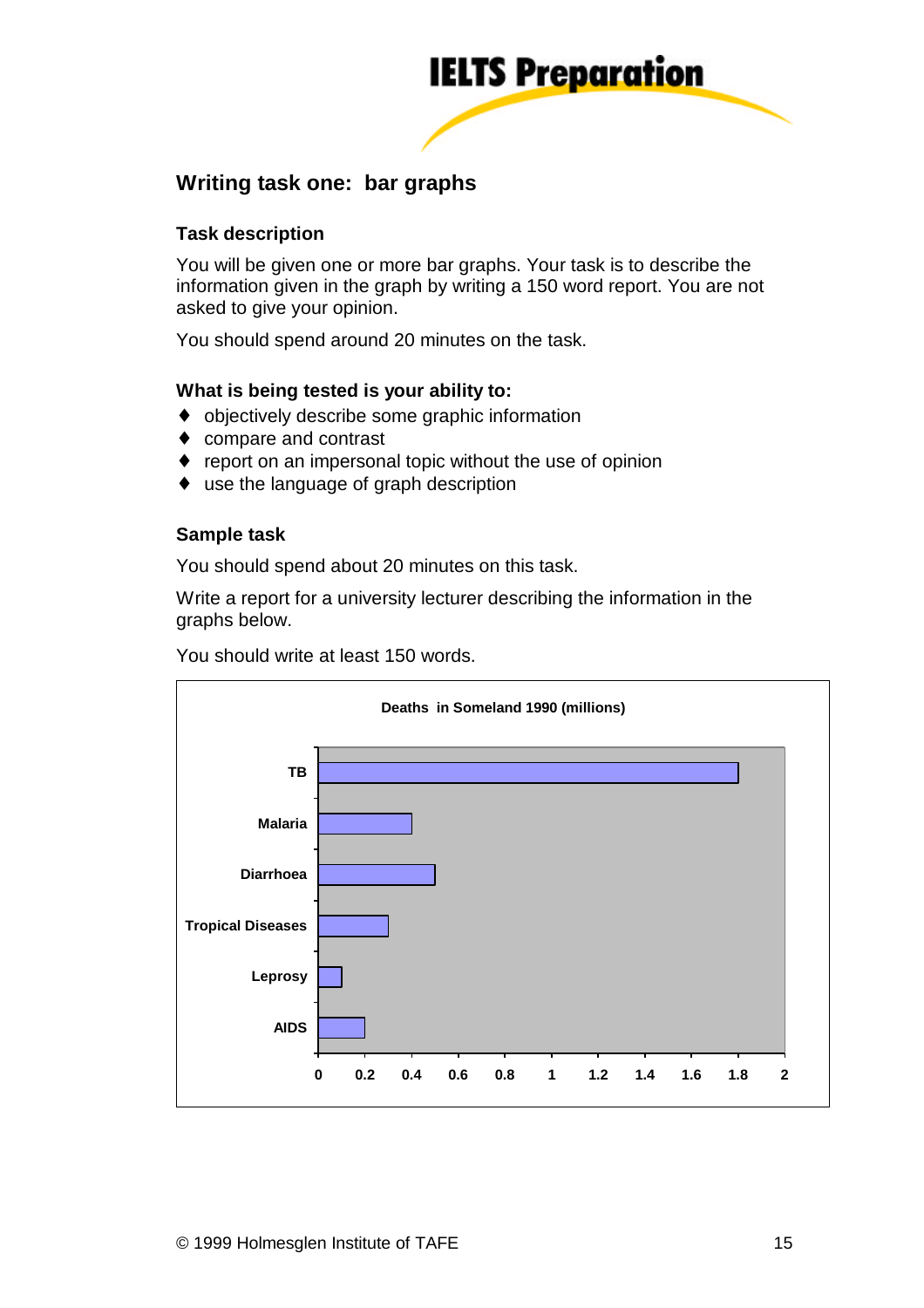



#### **Your task**

Complete the Task One report exercise above. Spend only 20 minutes. Then look at the guidelines and the sample answer below.

#### **Guidelines for a good answer**

#### **Does the report have a suitable structure?**

- ♦ Does it have an introduction, body and conclusion?
- ♦ Does it include connective words to make the writing cohesive within sentences and paragraphs?

#### **Does the report use suitable grammar and vocabulary?**

- ♦ Does it include a variety of sentence structures?
- ♦ Does it include a range of appropriate vocabulary?

#### **Does the report meet the requirements of the task?**

- ♦ Does it meet the word limit requirements?
- ♦ Does it describe the graphs adequately?
- ♦ Does it focus on the important trends presented in the graphic information?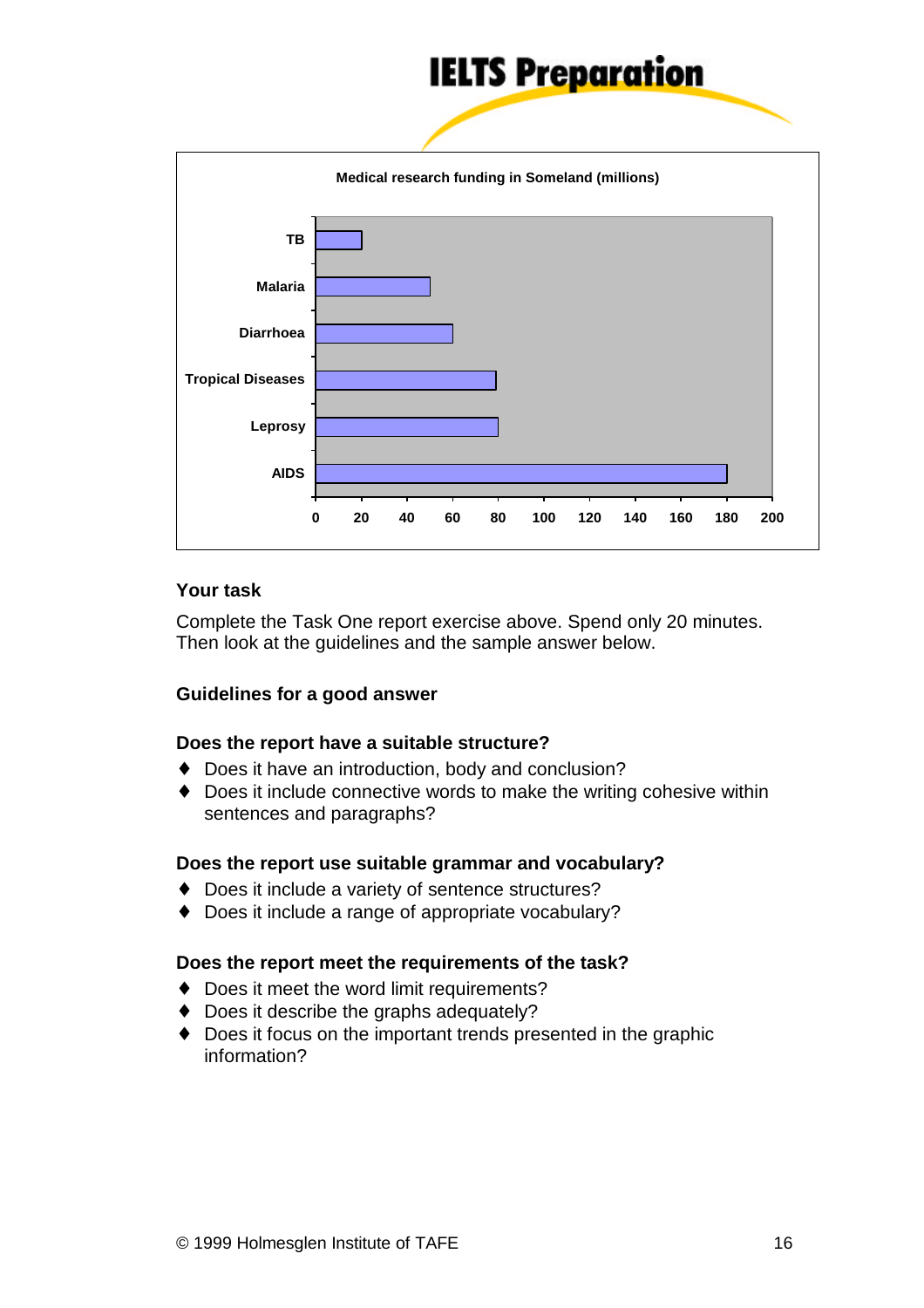

#### **Sample answer one**

The graphs compare the number of deaths caused by six diseases in Someland in 1990 with the amount of research funding allocated to each of those diseases. It can be clearly seen that the amount of research funding in many cases did not correlate with the seriousness of the disease in terms of numbers of deaths.

In 1990 there were around 0.2 million deaths from AIDS, 0.1 million deaths from leprosy, 0.3 million deaths from tropical diseases, 0.5 million deaths from diarrhoea, 0.4 million deaths from malaria and 1.8 million deaths from TB. These figures can be contrasted with the amount of funding allocated for each disease. In 1990 AIDS received 180 million dollars in research funding, leprosy 80 million dollars in research funding, tropical diseases 79 million dollars in research funding, diarrhoea 60 million dollars in research funding, malaria 50 million dollars and TB 20 million dollars in research funding.

In conclusion it is clear that funding allocation for disease research in Someland is not wholly determined by the number of deaths for which each disease is responsible in a given year.

#### **Strategies for improving your IELTS score**

#### **Selecting information**

In completing this task, it is important that you fully describe all of the graphic information given. However, this does not mean that you should note every detail. In most cases there will be too much information for you to mention each figure. You will therefore need to summarise the graph in meaningful segments. In other words, you will describe the significant trends in your report.

#### **Report structure**

Like the line graphs, your report should be structured simply with an introduction, body and conclusion. Tenses should be used appropriately.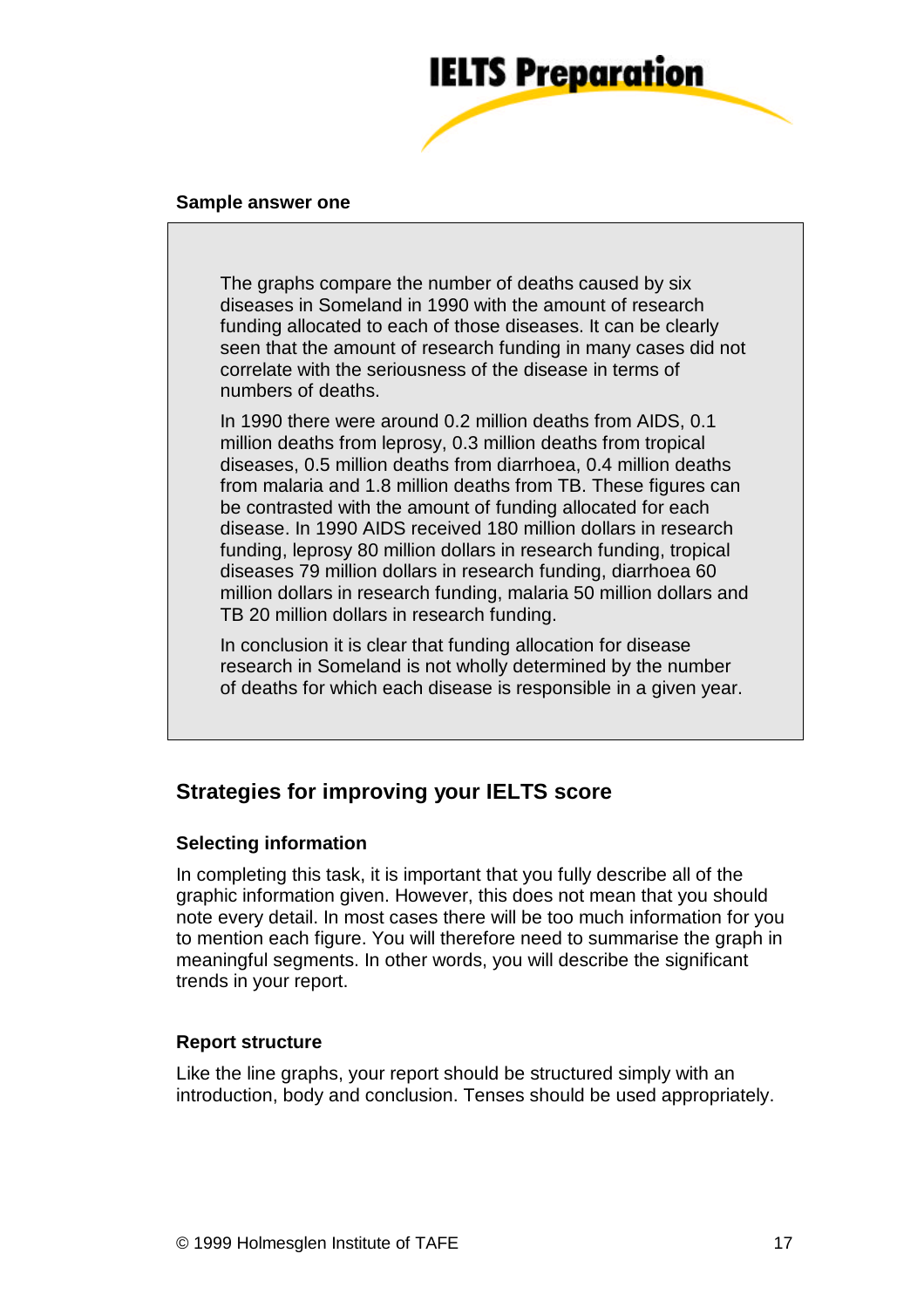Use two standard opening sentences to introduce the graph and your report. These opening sentences should make up the first paragraph. Sentence one should define what the graph is about, that is, the date, location, what is being described in the graph etc. For example:

The graphs compare the number of deaths caused by six diseases in Someland in 1990 with the amount of research funding allocated to each of those diseases.

Notice that in the single line graph we said that 'the graph shows… but with two bar graphs we can more accurately say 'the graphs compare ...'.

Notice that the Simple Past tense used. Even though it describes information from the past, the graph shows the information in the present time.

Notice that the sample opening sentence does not simply copy the words used on the graphic material. Copied sentences will not be assessed by the examiner and so you waste your time including them.

Sentence two (and possibly three) might sum up the overall trend. For example:

It can be clearly seen that the amount of research funding in many cases did not correlate with the seriousness of the disease in terms of numbers of deaths.

Notice the tense used. Here we are talking about 1990.

The body of the report will describe the graph or graphs in detail. You will need to decide on the most clear and logical order to present the material. In this case it might be best to work through the diseases one by one.

Ideally your report should end with one or two sentences which summarise your report or draw a relevant conclusion.

#### **Grammar and vocabulary**

You will receive a higher mark if your writing uses a range of structures and vocabulary correctly rather than a limited number.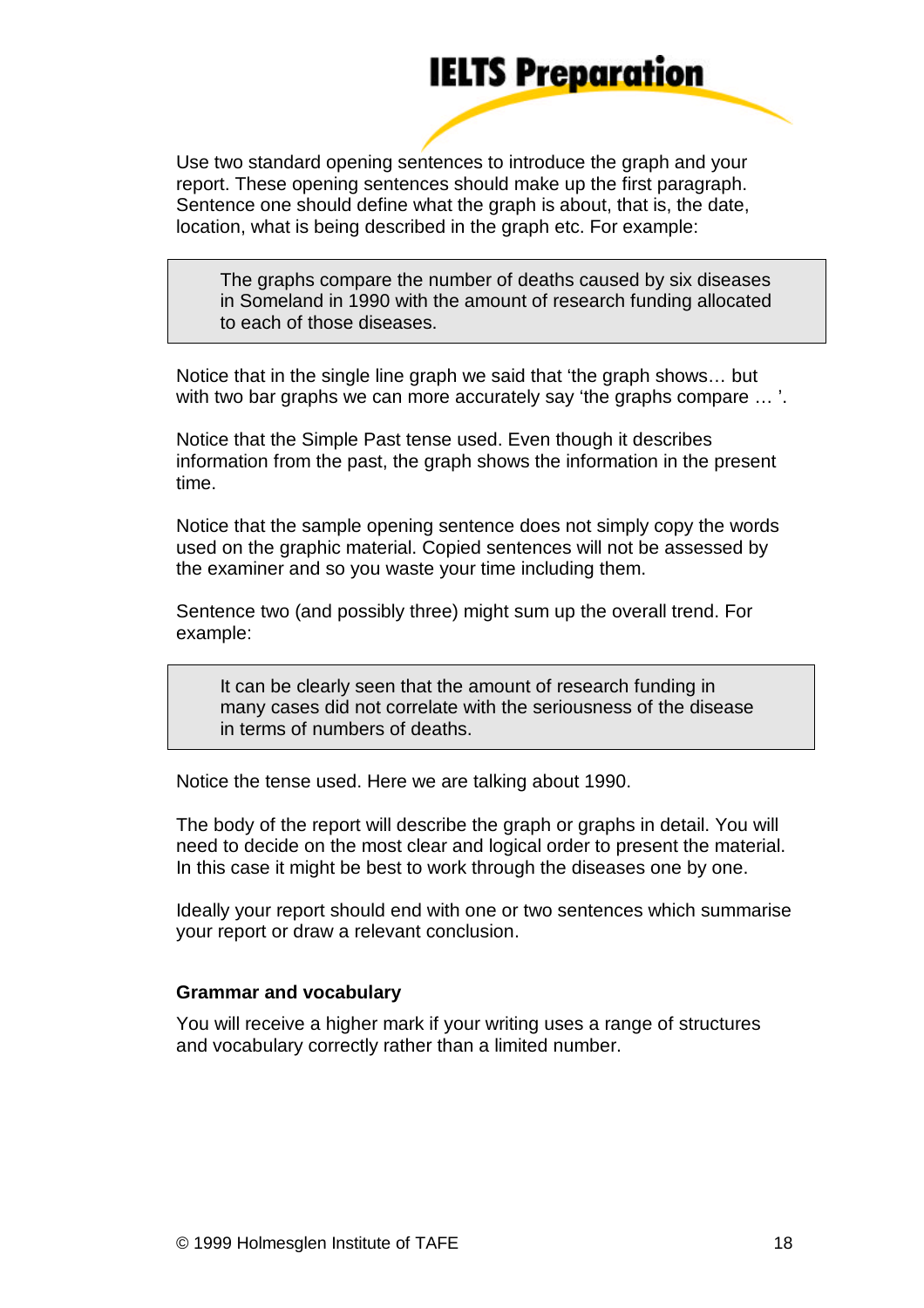When describing some bar graphs you will sometimes use the same language as the line graphs. This will be the case if one axis of the bar graph gives a time scale. In that case, your report will generally describe the information in terms of time from the earliest event to the latest. For example:

In 1990 X fell. In 1990 there was a rise in X.



Look at the following graph and read the description.

In this graph of Electro Inc's television sales between 1996 and 1999, we can see that purchases of televisions went up in 1996 and continued to rise steadily until 1998 when they dropped slightly.

In some cases, however, it will not be appropriate to describe the bar graphs in terms of time and different language will need to be used. For example, in the following graph we could not say:

In 1990 there was a rise in holiday makers from Indonesia.

because the word 'rise' implies that the graph also shows a lower number of holiday makers at an earlier time, which in fact it doesn't.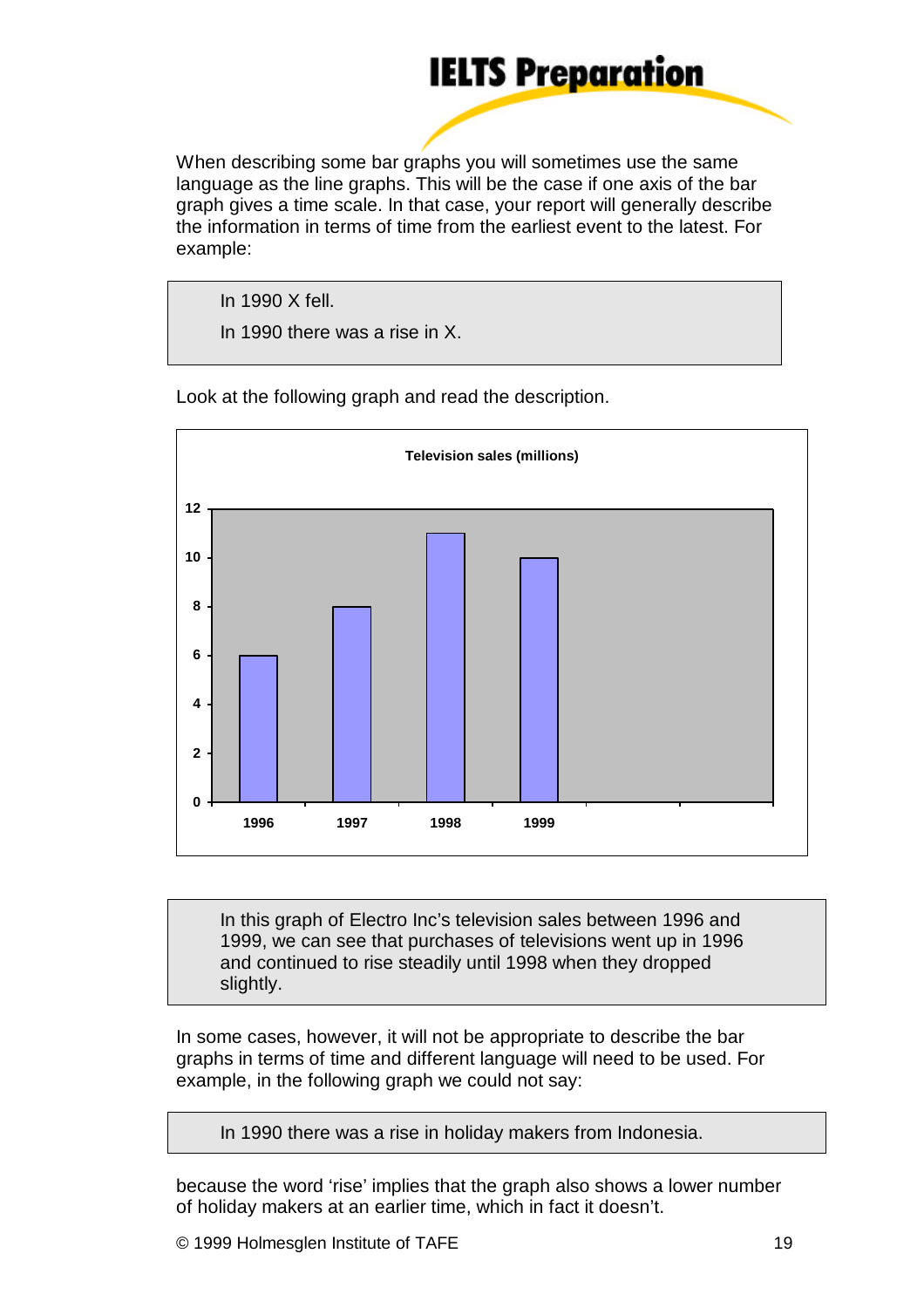



In this case we can say:

Someland was the most popular destination for holiday makers from Indonesia.

#### **Writing task one: pie charts**

#### **Task description**

You will be given one or more pie charts. You task is to describe the information given in the graph by writing a 150 word report. You are not asked to give your opinion. You should spend around 20 minutes on the task.

#### **What is being tested is your ability to:**

- ♦ objectively describe some graphic information
- ♦ compare and contrast
- ♦ report on an impersonal topic without the use of opinion
- ♦ use the language of graph description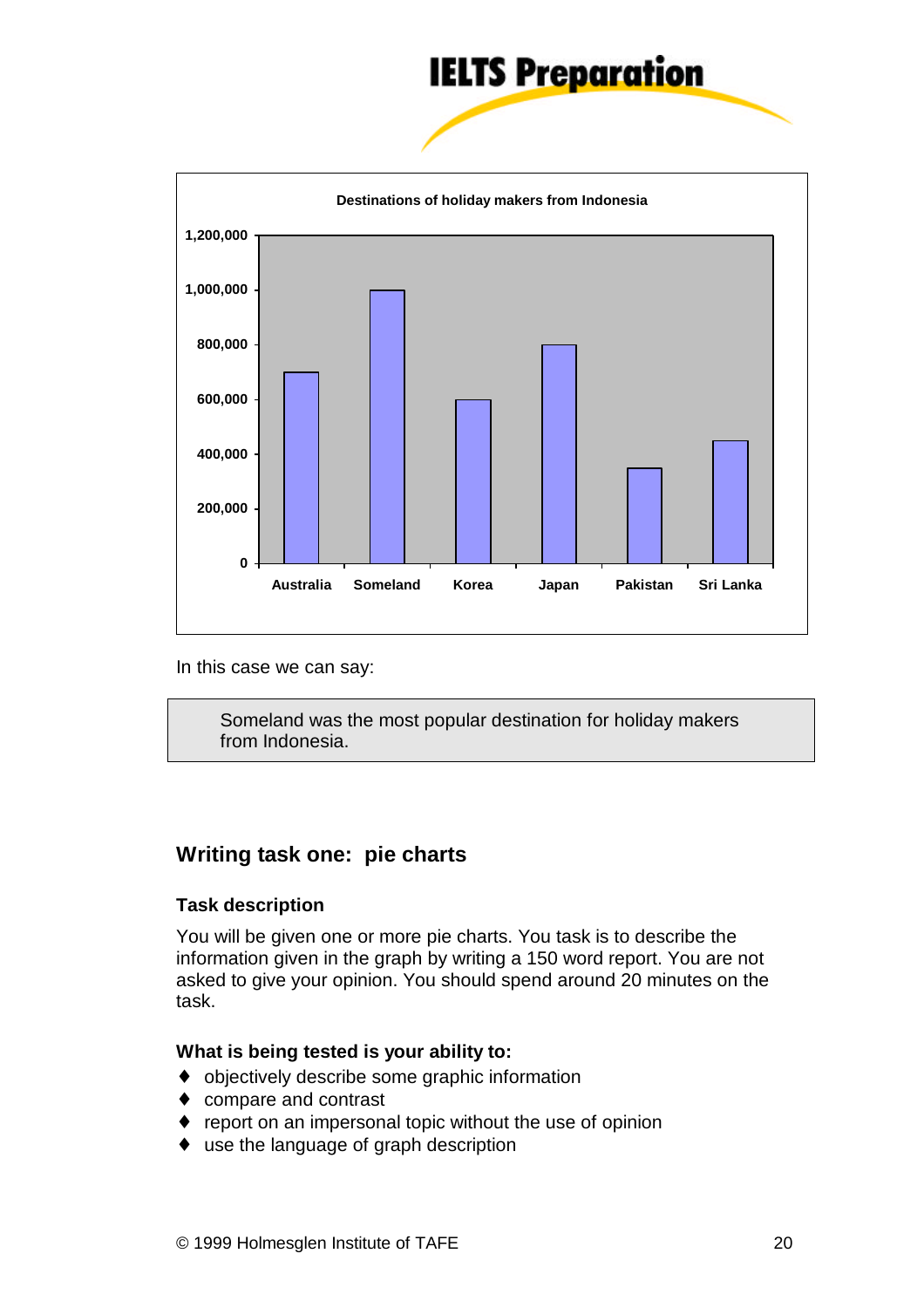

#### **Sample task**

You should spend about 20 minutes on this task. Write a report for a university lecturer describing the information in the **two** graphs below.

You should write at least 150 words.



#### **Your task**

Complete the report exercise above. Spend only 20 minutes. Then look at the notes and the sample answer below.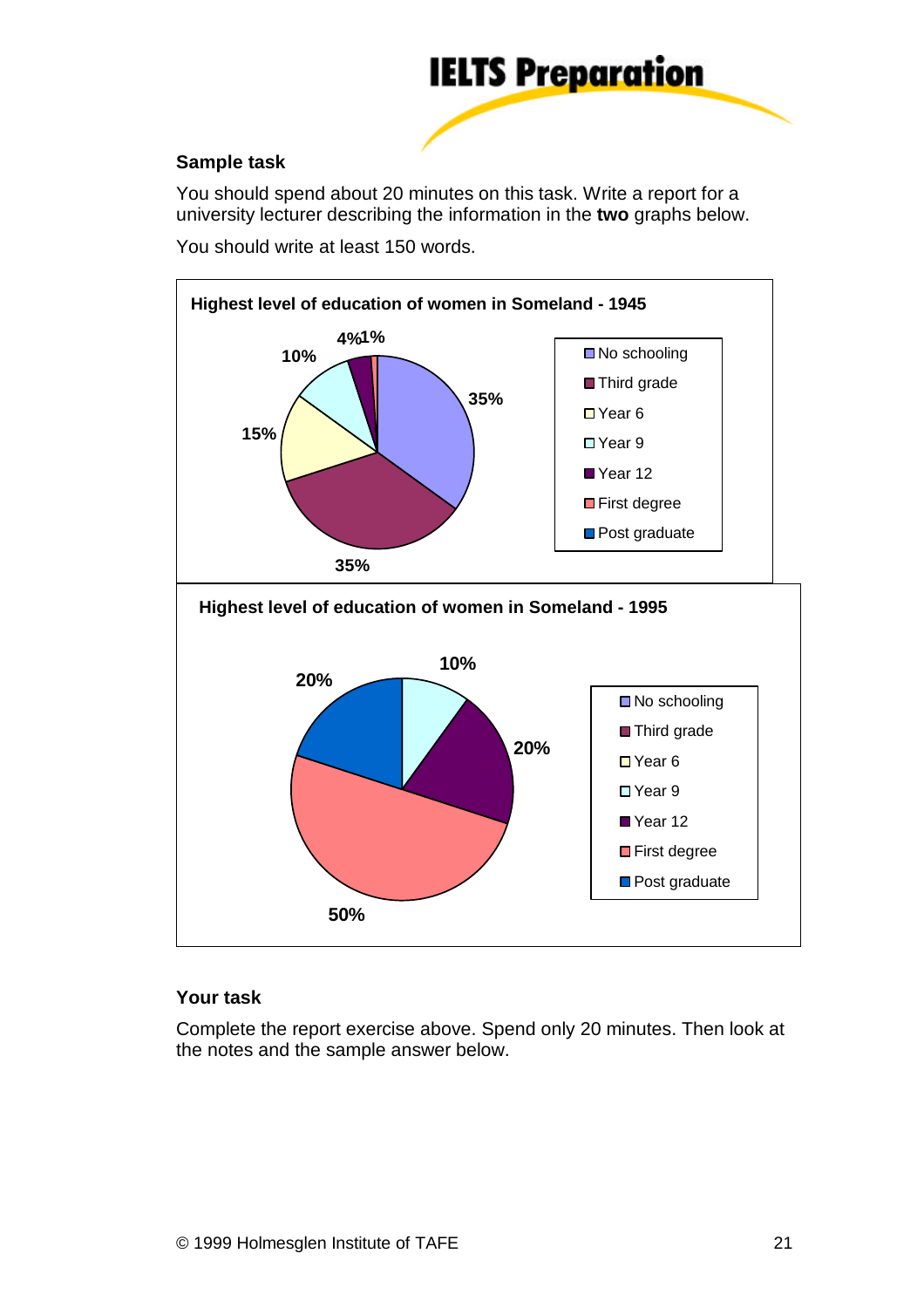

#### **Guidelines for a good answer**

#### **Does the report have a suitable structure?**

- ♦ Does it have an introduction, body and conclusion?
- ♦ Does it include connective words to make the writing cohesive within sentences and paragraphs?

#### **Does the report use suitable grammar and vocabulary?**

- ♦ Does it include a variety of sentence structures?
- ♦ Does it include a range of appropriate vocabulary?

#### **Does the report meet the requirements of the task?**

- ♦ Does it meet the word limit requirements?
- ♦ Does it describe the whole graph adequately?
- ♦ Does it focus on the important trends presented in the graphic information?

Now read the sample answer. How well does it follow the guidelines?

#### **Sample answer**

The pie charts compare the highest level of education achieved by women in Someland across two years, 1945 and 1995. It can be clearly seen that women received a much higher level of education in Someland in 1995 than they did in 1945.

In 1945 only 30% of women completed their secondary education and 1% went on to a first degree. No women had completed post-graduate studies. This situation had changed radically by 1995. In 1995, 90% of women in Someland had completed secondary education and of those, half had graduated from an initial degree and 20% had gone on to postgraduate studies. At the other end of the scale we can see that by 1995 all girls were completing lower secondary, although 10% ended their schooling at this point. This is in stark contrast with 1945 when only 30% of girls completed primary school, 35% had no schooling at all and 35% only completed the third grade.

In conclusion, we can see that in the 50 years from 1945 to 1995 there have been huge positive developments to the education levels of women in Someland.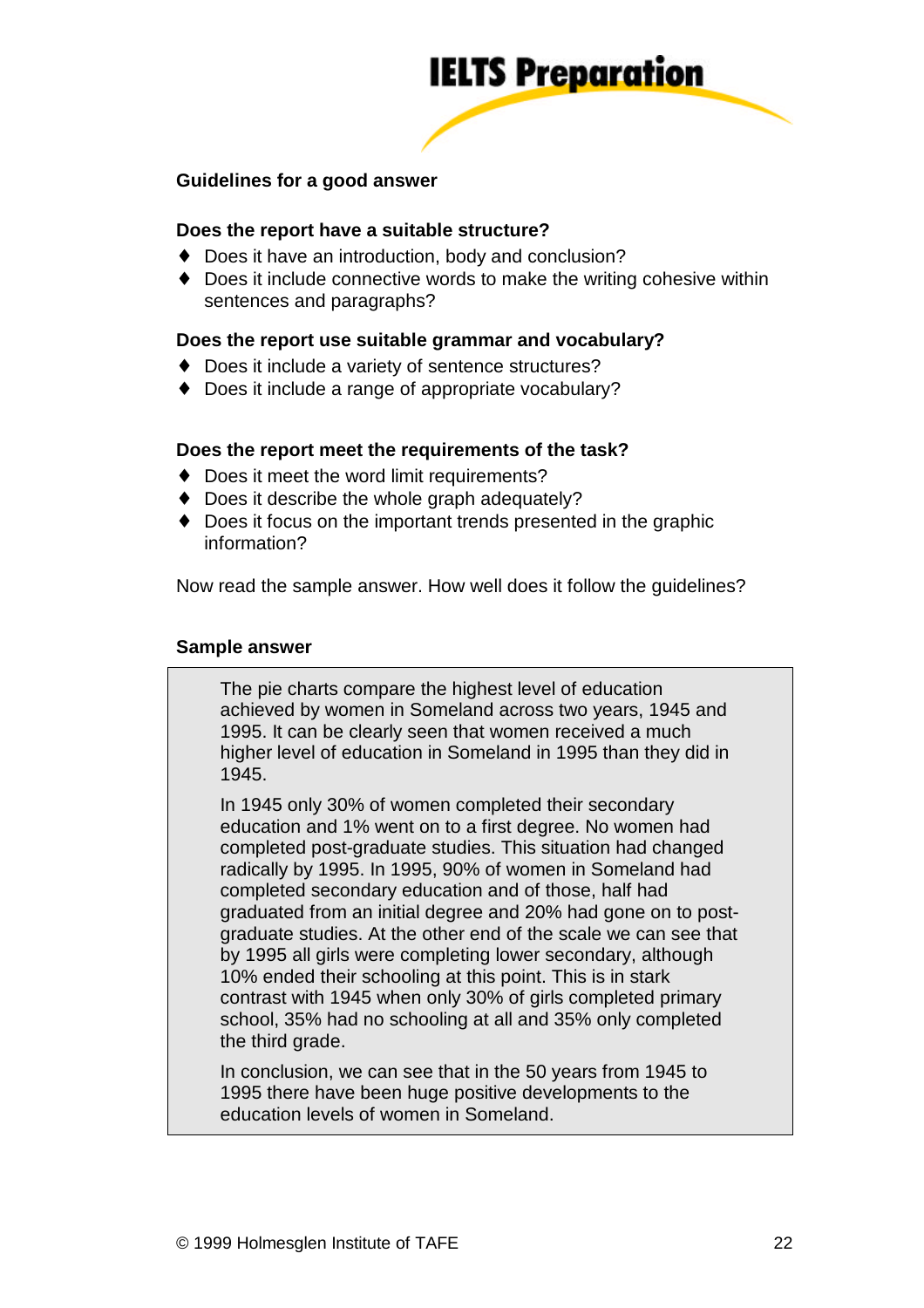

#### **Teacher's comments on the sample answer**

Here is what an IELTS teacher said about the sample answer.

The report **structure** is clear and well organised with an introduction, body and conclusion.

The candidate uses a variety of **grammatical structures and vocabulary** so that the writing is not repetitive.

In terms of **task requirements**, the report meets the word limit. Although the candidate has not included every figure presented in the charts, the answer does accurately reflect the content of the graphic material and gives a strong impression of the trend of change in the education of women which is the main point of the comparison of those particular charts.

The sample answer above is therefore a very good one.

#### **Strategies for improving your IELTS score**

#### **Selecting information**

In completing this task, it is important that you fully describe all of the graphic information given. However, this does not mean that you should note every detail. In most cases there will be too much information for you to mention each figure. You will therefore need to summarise the graph in meaningful segments. In other words, you will describe the significant trends in your report.

#### **Report structure**

As in the line graphs task, your report should be structured simply with an introduction, body and conclusion. Tenses should be used appropriately.

Use two standard opening sentences to introduce the graph or graphs and your report. These opening sentences should make up the first paragraph. Sentence one should define what the graph is about, that is the date, location, what is being described in the graphs etc. For example:

The pie charts compare the highest level of education achieved by women in Someland across two years, 1945 and 1995.

Notice that in the single line graph we said that 'the graph shows' but with two charts we can more accurately say 'the pie charts compare'.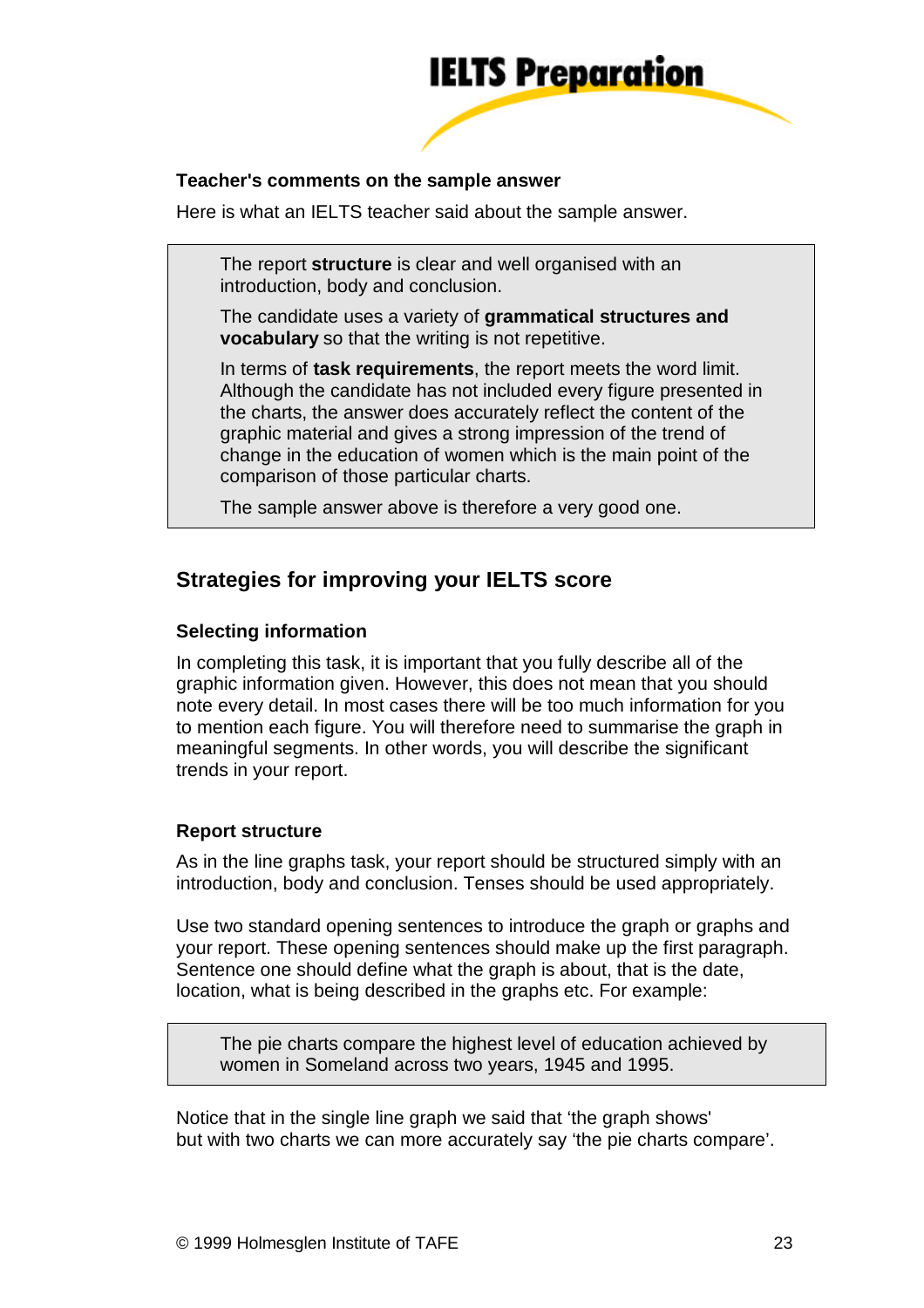Note the tense used. Even though it describes information from the past, the graph shows the information in the present time.

Notice that the sample opening sentence does not simply copy the words used on the graphic material. Copied sentences will not be assessed by the examiner and so you waste your time including them.

Sentence two (and possibly three) might sum up the overall trend. For example:

It can be clearly seen that women received a much higher level of education in Someland in 1995 than they did in 1945.

Notice the Simple Past tense is used. Here we are talking about what happened in the past.

The body of the report will describe the chart or charts in detail. You will need to decide on the most clear and logical order to present the material. In this case it might be best to work through the charts one by one.

Ideally your report should end with one or two sentences which summarise your report or draw a relevant conclusion.

#### **Grammar and vocabulary**

You will receive a higher mark if your writing uses a range of structures and vocabulary correctly rather than a limited number.

Pie charts generally show figures in percentages and your language in writing the report should reflect this. You will talk about 'the percentage of graduates' or the 'proportion of people who completed secondary school'.

Make sure that you are confident with comparatives and superlatives used to compare and contrast and the language used to describe pie charts.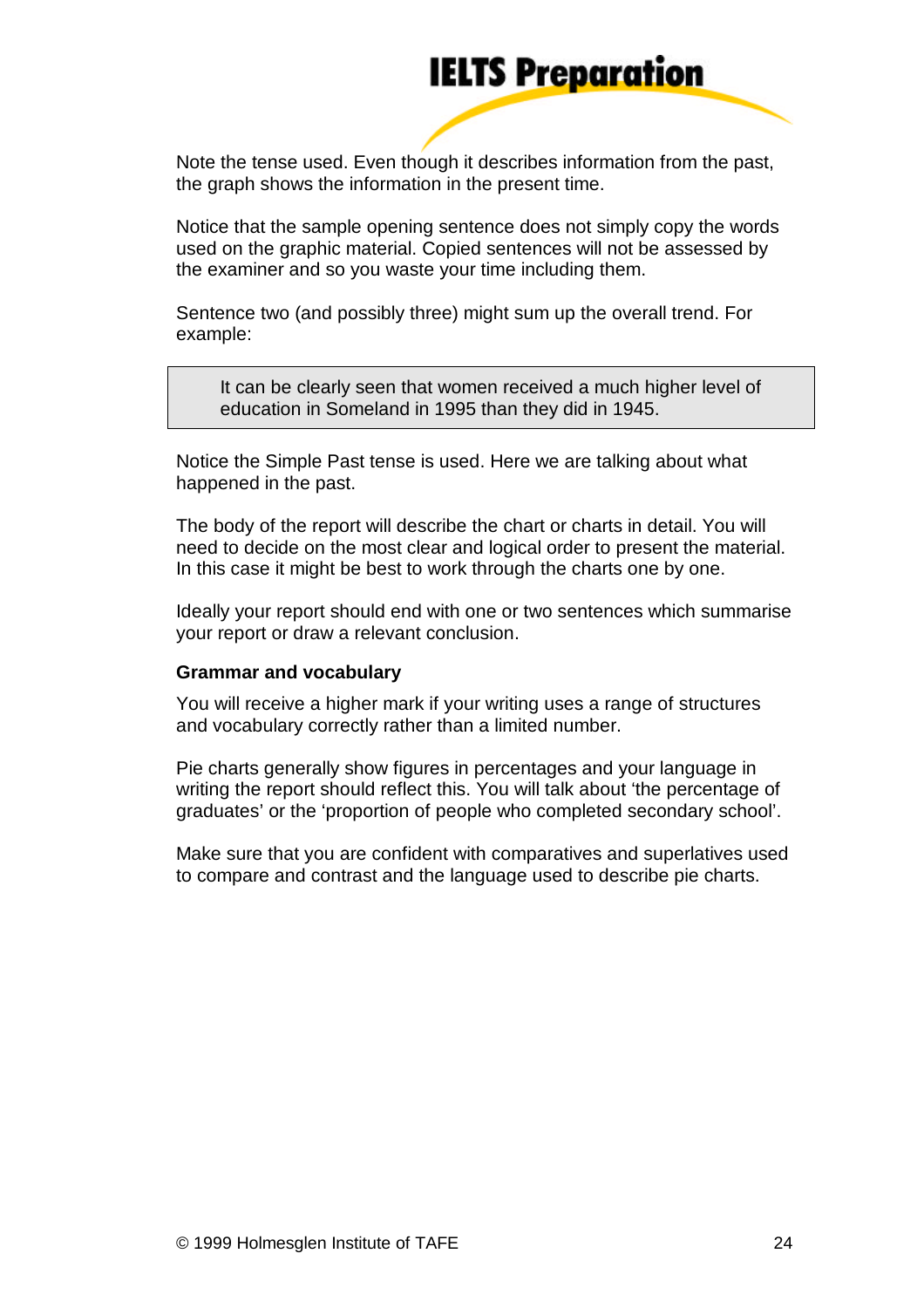

#### **Comparing and contrasting**

#### **One syllable**

Adjectives with one syllable form their comparatives and superlatives like this:

| cheap  | cheaper  | cheapest  |
|--------|----------|-----------|
| large  | larger   | largest   |
| bright | brighter | brightest |

Exceptions:

| good | <b>better</b> | best  |
|------|---------------|-------|
| bad  | worse         | worst |

#### **Two syllables**

Some adjectives with two syllables form their comparatives and superlatives like this:

| pretty | prettier | prettiest |
|--------|----------|-----------|
| happy  | happier  | happiest  |

But many form their comparatives and superlatives like this:

| striking | more striking | most striking |
|----------|---------------|---------------|
|          |               |               |

Although some can form their comparatives and superlatives like this: **common more common most common clever more clever / cleverer most clever / cleverest**

#### **Three or more syllables**

All adjectives with three or more syllables form their comparatives and superlatives like this:

| attractive | more attractive | most attractive |
|------------|-----------------|-----------------|
| profitable | more profitable | most profitable |
| expensive  | more expensive  | most expensive  |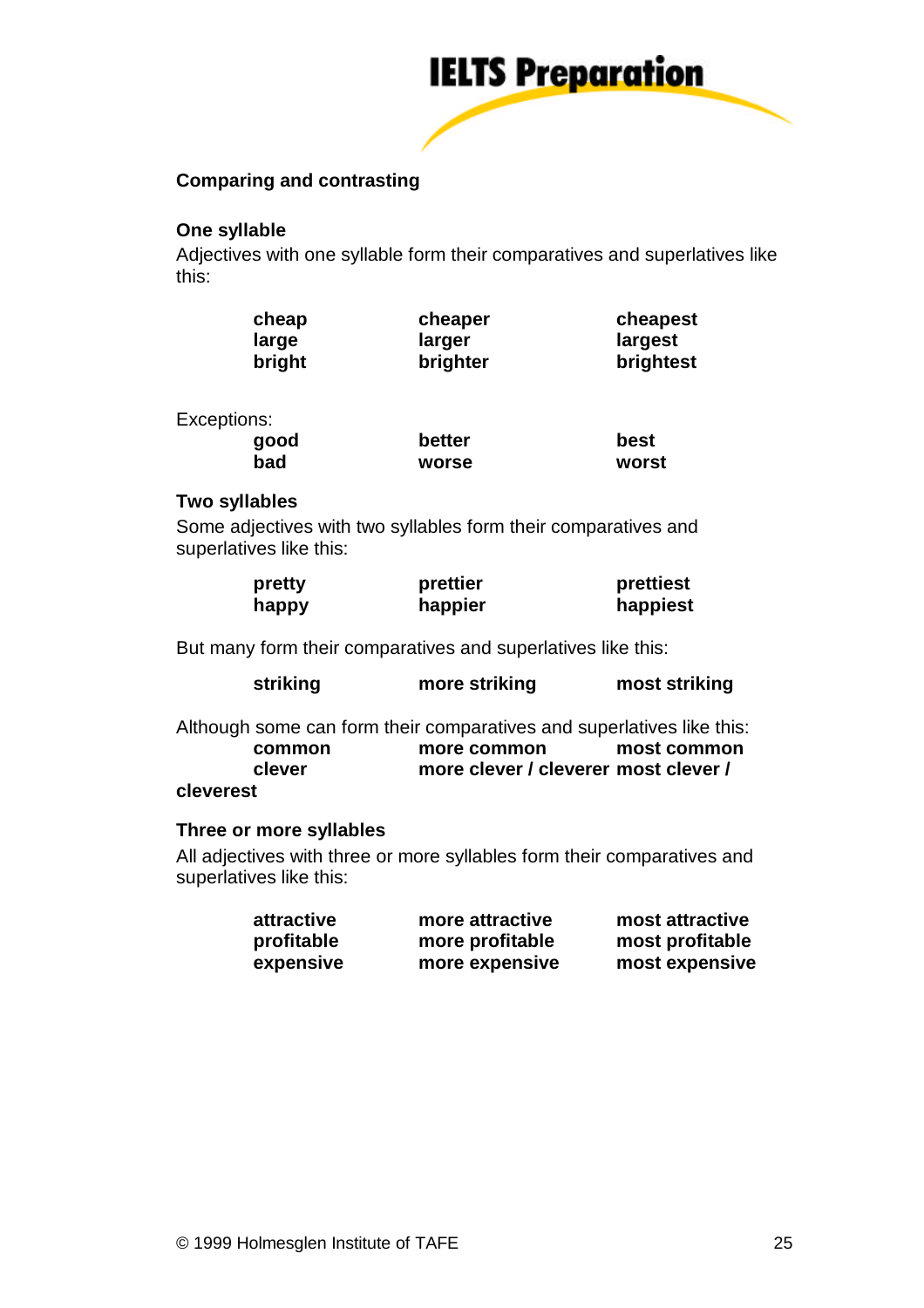

#### **Exercise**

What are the comparative and superlative forms of these adjectives:

|            | <b>COMPARITIVE</b> | <b>SUPERLATIVE</b> |
|------------|--------------------|--------------------|
| accurate   |                    |                    |
| certain    |                    |                    |
| convenient |                    |                    |
| correct    |                    |                    |
| dangerous  |                    |                    |
| happy      |                    |                    |
| likely     |                    |                    |
| modern     |                    |                    |
| new        |                    |                    |
| possible   |                    |                    |
| probable   |                    |                    |
| up-to-date |                    |                    |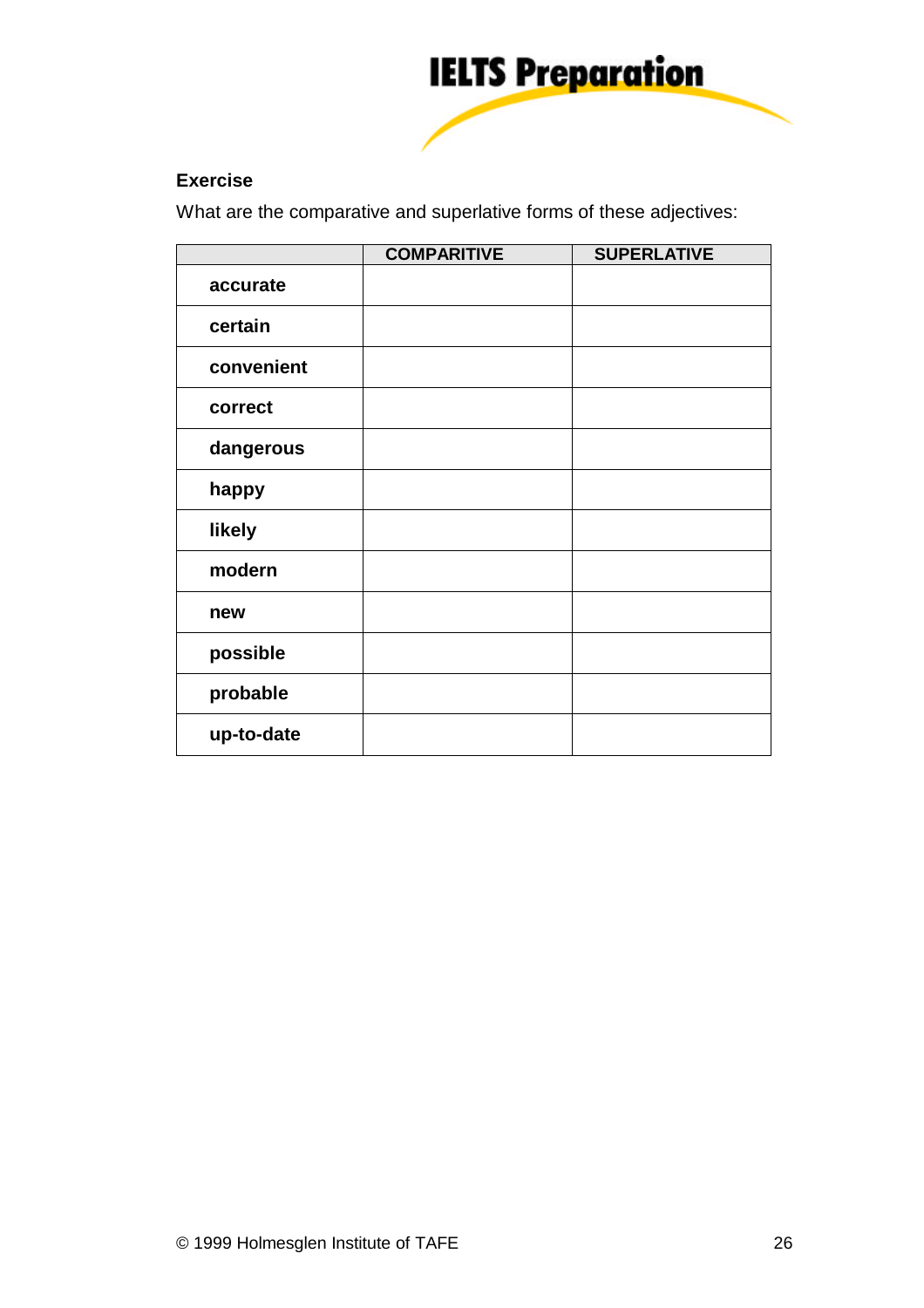

#### **Describing one part of the chart**

Starting with the adjective:

| The highest       | percentage of | women          | are employed in the X |
|-------------------|---------------|----------------|-----------------------|
| The greatest      | proportion of | cars sold      | category              |
| <b>The lowest</b> | number of     | holiday makers | are red               |
| The most          |               |                | come from Spain       |
| A significant     |               |                |                       |
| <b>The</b>        |               |                |                       |
| smallest          |               |                |                       |
| The largest       |               |                |                       |
|                   |               |                |                       |

Starting with the subject:

| most              | popular   | car colour          |
|-------------------|-----------|---------------------|
| second/third most | prevalent | employment category |
| least             | common    | holiday destination |
|                   |           |                     |
|                   |           |                     |
|                   |           |                     |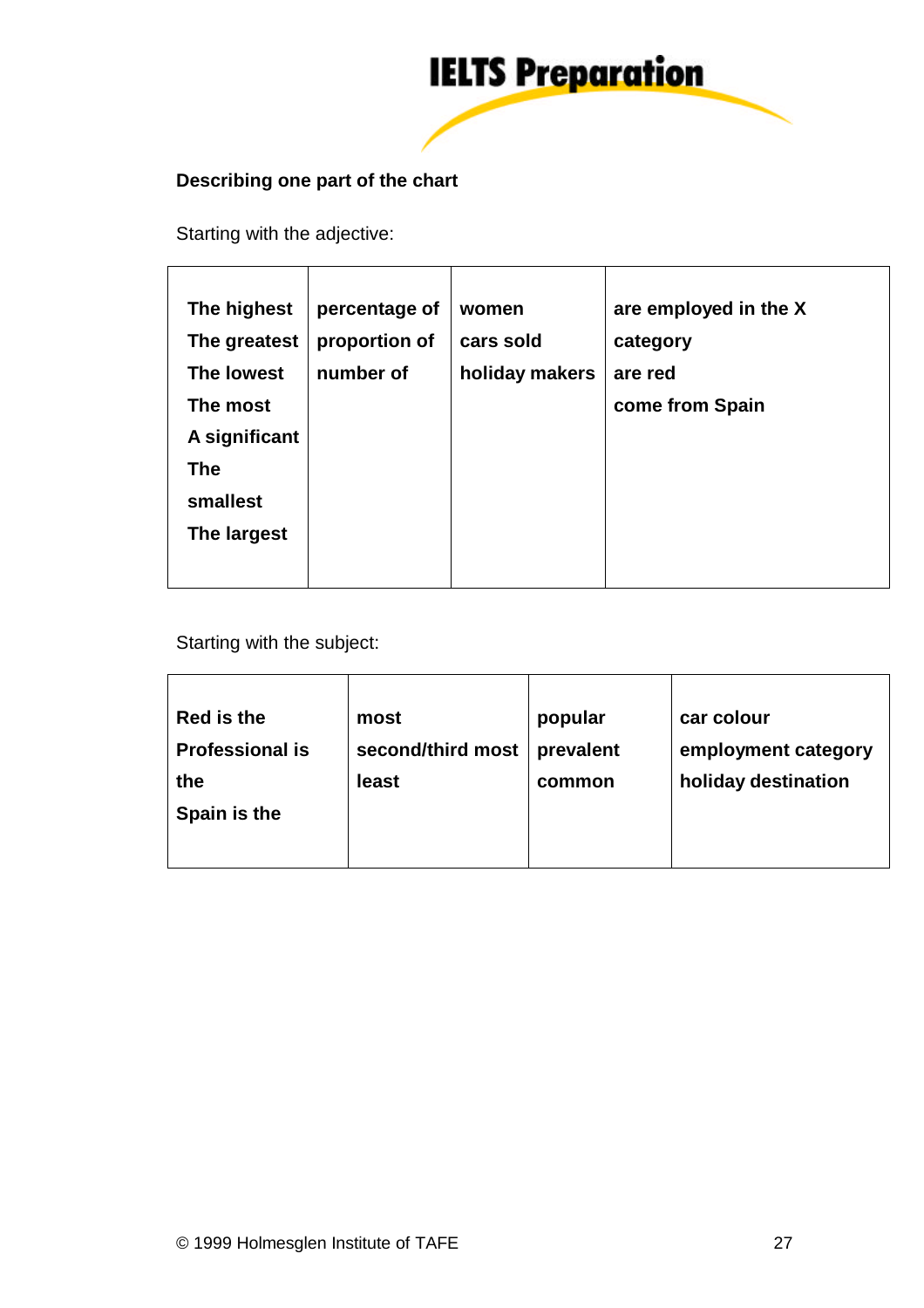

#### **Describing two parts of the chart**

Starting with the adjective:

| As many                   |                |             | as   |
|---------------------------|----------------|-------------|------|
| Twice as many             |                |             |      |
| Three times as            |                |             |      |
| many                      |                |             |      |
| Not as many               | red cars       | are sold    |      |
|                           | women          | are         |      |
|                           | holiday makers | employed in |      |
|                           |                | X           |      |
| <b>More</b>               |                | come from X | than |
| Far more                  |                |             |      |
| <b>Much more</b>          |                |             |      |
| <b>Many more</b>          |                |             |      |
| A lot more                |                |             |      |
| <b>Substantially more</b> |                |             |      |
| <b>Considerably</b>       |                |             |      |
| more                      |                |             |      |
| <b>Significantly more</b> |                |             |      |
| <b>Slightly more</b>      |                |             |      |
| <b>Fractionally more</b>  |                |             |      |
|                           |                |             |      |
|                           |                |             |      |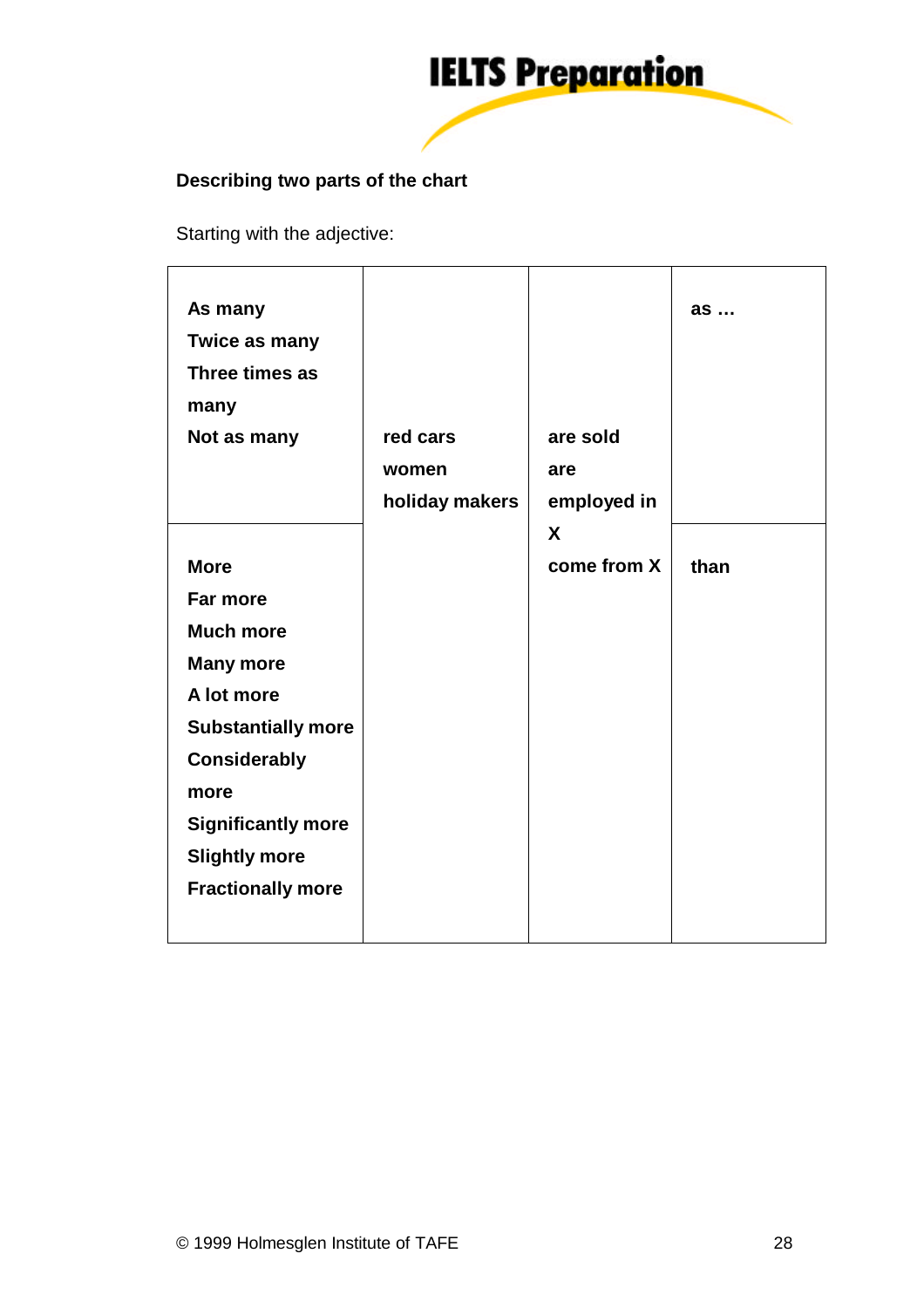

Starting with the subject:

| <b>Blue cars are</b><br><b>Women are</b><br>Spain is | as<br>quite as<br>just as<br>nearly as<br>almost as<br>not as                                                                                                                                   | common<br>popular<br>prevalent | as   |
|------------------------------------------------------|-------------------------------------------------------------------------------------------------------------------------------------------------------------------------------------------------|--------------------------------|------|
|                                                      | more<br>much more<br>far more<br>substantially<br>more<br>considerably<br>more<br>slightly more<br>fractionally more<br>less<br>much less<br>far less<br>considerably less<br>fractionally less |                                | than |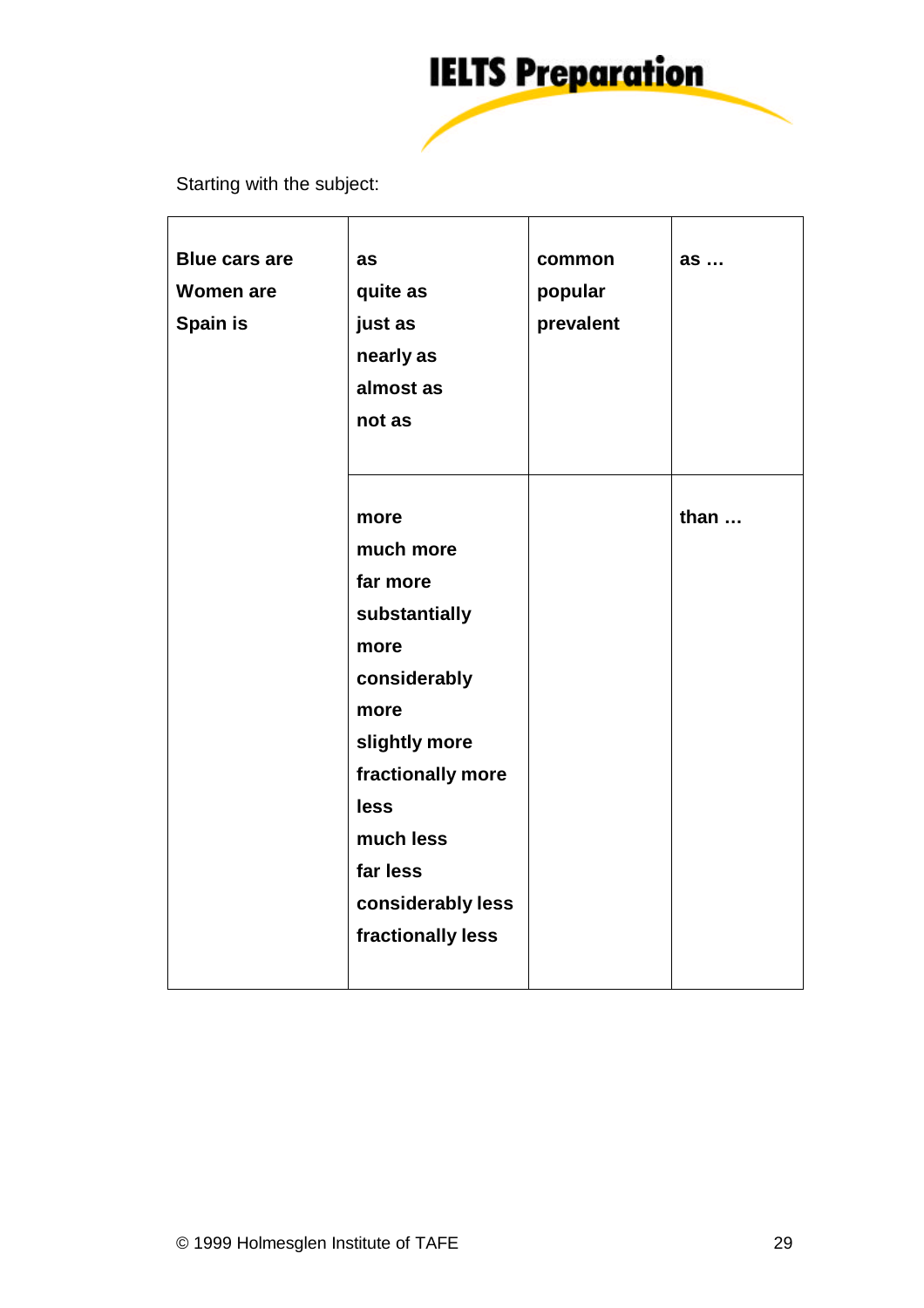

#### **Writing task one: tables**

#### **Task description**

You will be given one table of figures. Your task is to describe the information given in the graph by writing a 150 word report. You are not asked to give your opinion. You should spend around 20 minutes on the task.

#### **What is being tested in your ability to:**

- ♦ objectively describe the information presented in a table
- ♦ compare and contrast
- ♦ report on an impersonal topic without the use of opinion
- ♦ use language appropriate to the description of tables

#### **Sample task**

You should spend about 20 minutes on this task. Write a report for a university lecturer describing the information in the table below. You should write at least 150 words.

| Hours of leisure time per year in Someland     |       |     |                 |     |     |            |         |
|------------------------------------------------|-------|-----|-----------------|-----|-----|------------|---------|
|                                                | Teens | 20s | 30 <sub>s</sub> | 40s | 50s | <b>60s</b> | $70s +$ |
| Watching<br><b>TV/videos</b>                   | 1,200 | 700 | 400             | 500 | 600 | 700        | 1,100   |
| <b>Socialising with</b><br>4 or less people    | 150   | 150 | 300             | 250 | 250 | 200        | 200     |
| <b>Socialising with</b><br>4 or more<br>people | 350   | 350 | 50              | 50  | 25  | 25         | 25      |
| <b>Individual</b><br>exercise                  | 150   | 100 | 200             | 200 | 50  | 75         | 150     |
| Group<br>exercise/sport                        | 450   | 350 | 200             | 150 | 50  | 0          | 0       |
| <b>Cinema</b>                                  | 100   | 75  | 50              | 25  | 25  | 50         | 75      |

#### **Your task**

Complete the Task One report exercise above. Spend only 20 minutes. Then look at the notes and the sample answer below.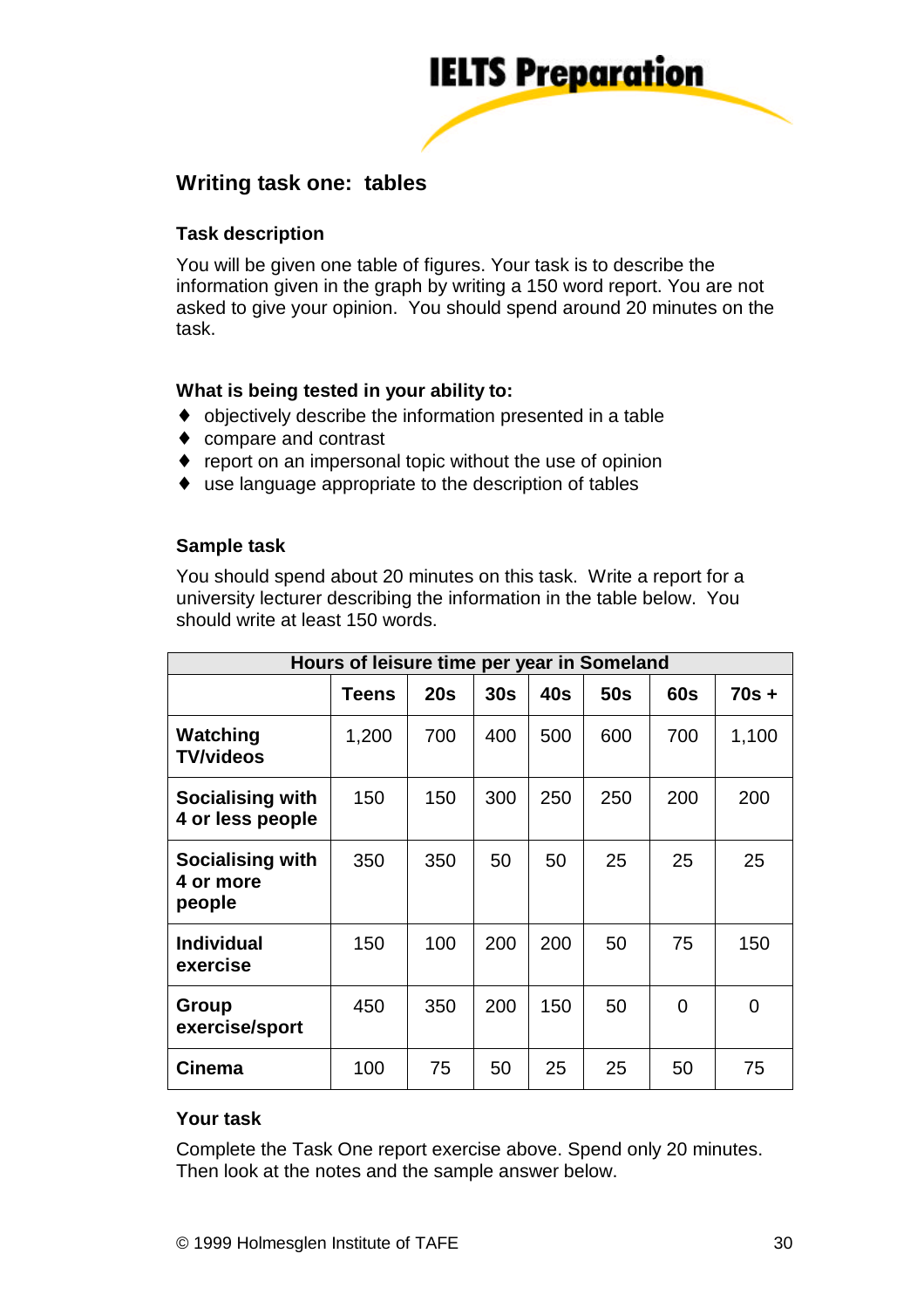

#### **Guidelines for a good answer**

#### **Does the report have a suitable structure?**

- ♦ Does it have an introduction, body and conclusion?
- ♦ Does it include connective words to make the writing cohesive within sentences and paragraphs?

#### **Does the report use suitable grammar and vocabulary?**

- ♦ Does it include a variety of sentence structures?
- ♦ Does it include a range of appropriate vocabulary?

#### **Does the report meet the requirements of the task?**

- ♦ Does it meet the word limit requirements?
- ♦ Does it describe the whole report adequately?
- ♦ Does it focus on the important trends presented in the table?

#### **Sample answers**

We will now compare two sample answers, one better than the other. How well does each one follow the guidelines?

#### **Sample answer one**

The table shows how people in different age groups spent their leisure time in Someland. It can be clearly seen that the amount of leisure time available varied considerably across the age groups.

Teenagers in Someland spent 1,200 hours a year watching TV and those in the over 70s group spent 100 hours less at 1,100. They spent 150 hours on socialising with 4 or less people compared with 200 hours at the other end of the scale. They spent 350 hours socialising with 4 or more people compared with 25 hours. The teenagers spent 450 hours on group exercise but retired people didn't do any.

In conclusion, we can see that in Someland the teenagers and retired people prefer to spend their free time in different ways.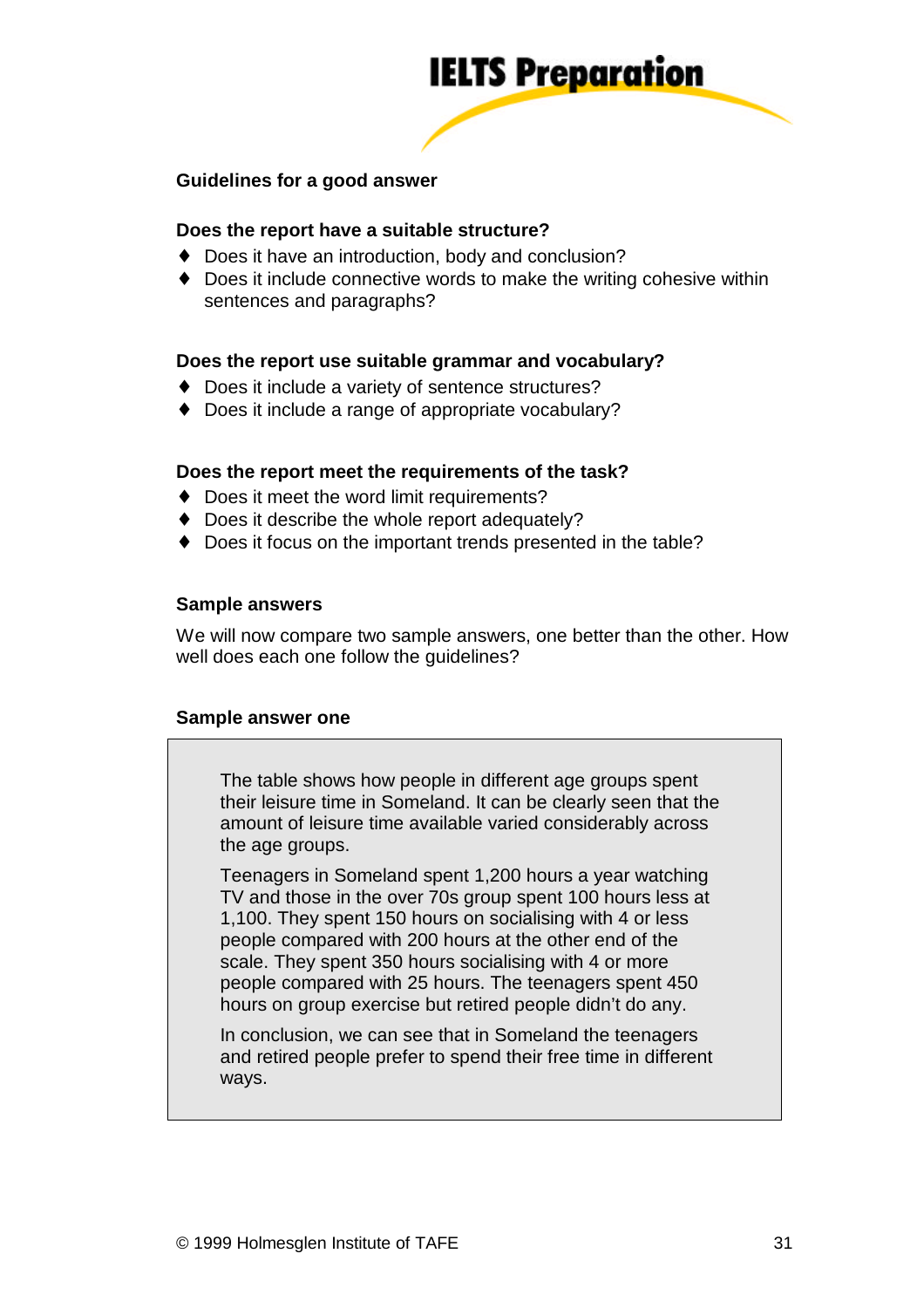#### **Teacher's comments on sample answer one**

Here is what an IELTS teacher said about the sample answer.

**The report structure** is clear and well organised with an introduction, body and conclusion.

**The candidate uses repetitive** grammatical structures and vocabulary which would bring the mark down considerably. The tense used is not appropriate as there is no indication on the table that the figures refer to the past. Also the reader doesn't know who is being referred to in the two sentences on socialising. The word 'prefer' in the conclusion is inappropriate because the table does not give any indication of people's reasons for spending their time on one activity rather than another. Someone may choose indoor rather than outdoor activities because of their health although they would prefer to go outside.

In terms of **task requirements** the report has serious problems. Although in writing about a table you will have the difficulty of there being too much information to put into a 150 word report, you can't solve this problem by ignoring whole sections of the table. In this case the candidate simply compared two age levels and ignored the rest.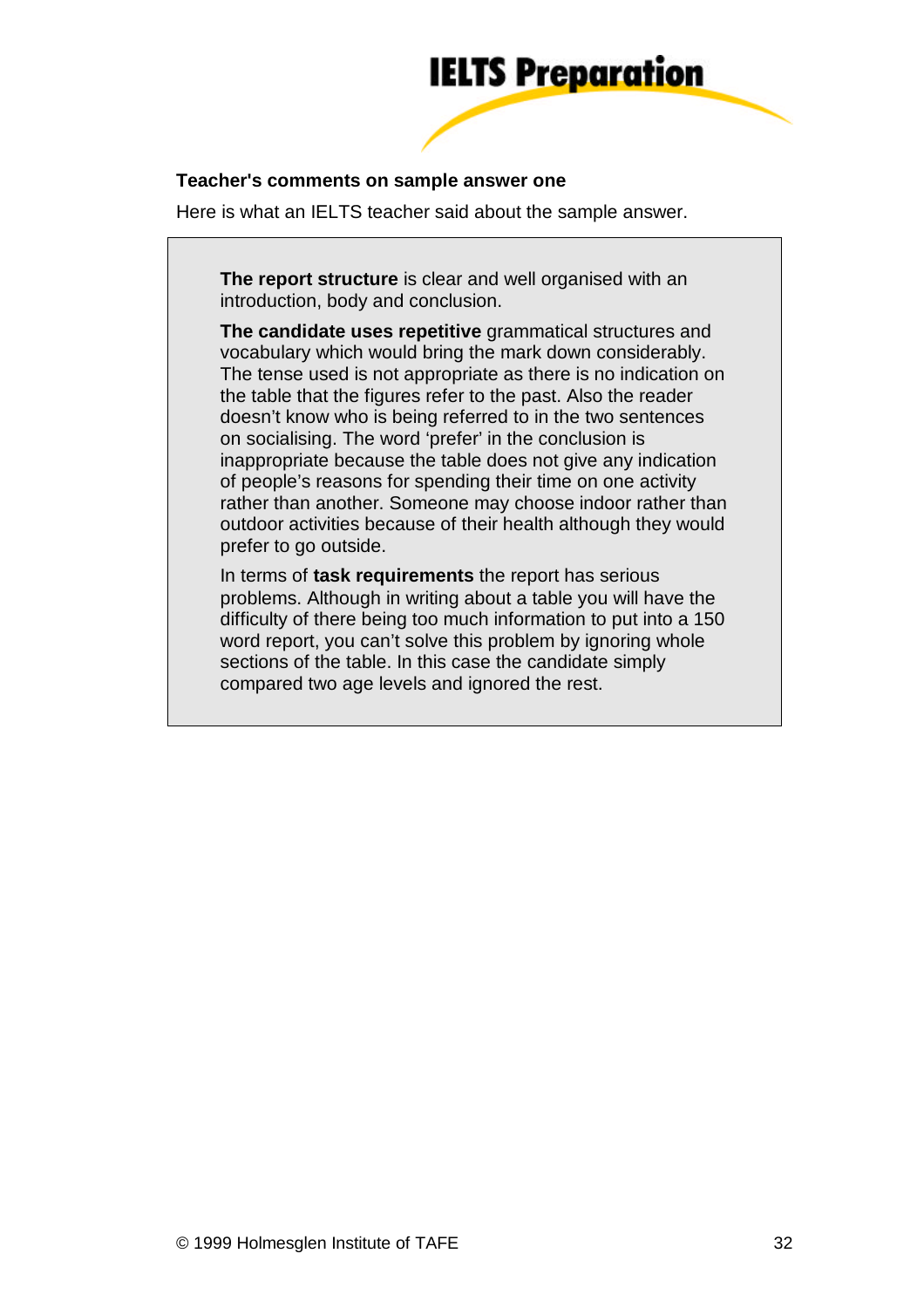

#### **Sample answer two**

Here is an example of a better answer to this task. Notice how it follows the guidelines.

The table shows how people in different age groups spend their leisure time in Someland over the course of a year. It can be clearly seen that the amount of leisure time available varies considerably across the age groups and that people of different age levels have very different ways of spending their leisure time.

According to the figures, as people age in Someland their social lives reduce. Teenagers and people in their twenties spend on average 500 hours per year on socialising and 350 hours of that time is with a group of more than 4 people. Although the total hours of socialising in their 30s, 40s, 50s and 60s is fairly constant (between 300-350), socialising with more than 4 people drops dramatically to 50 hours in the 30s and 40s age groups and only 25 from 50 years old. Group and individual exercise follow a similar pattern.

People of all ages spend a good part of their leisure time on entertainment such as TV/video viewing and cinema. In both cases, teenagers and retired people spend around twice as much time as those who are at working age. Home entertainment ranges from just over a thousand hours for teenagers and retired people and an average of 600 hours for everyone else. Cinema accounts for 100 hours of the teenagers and retired people's leisure time and 25-50 hours for the rest.

In conclusion we can see there is a significant trend towards solitary and smaller group activities as people grow older and that teenagers and retired people spend a lot more time on entertainment than those of working age do.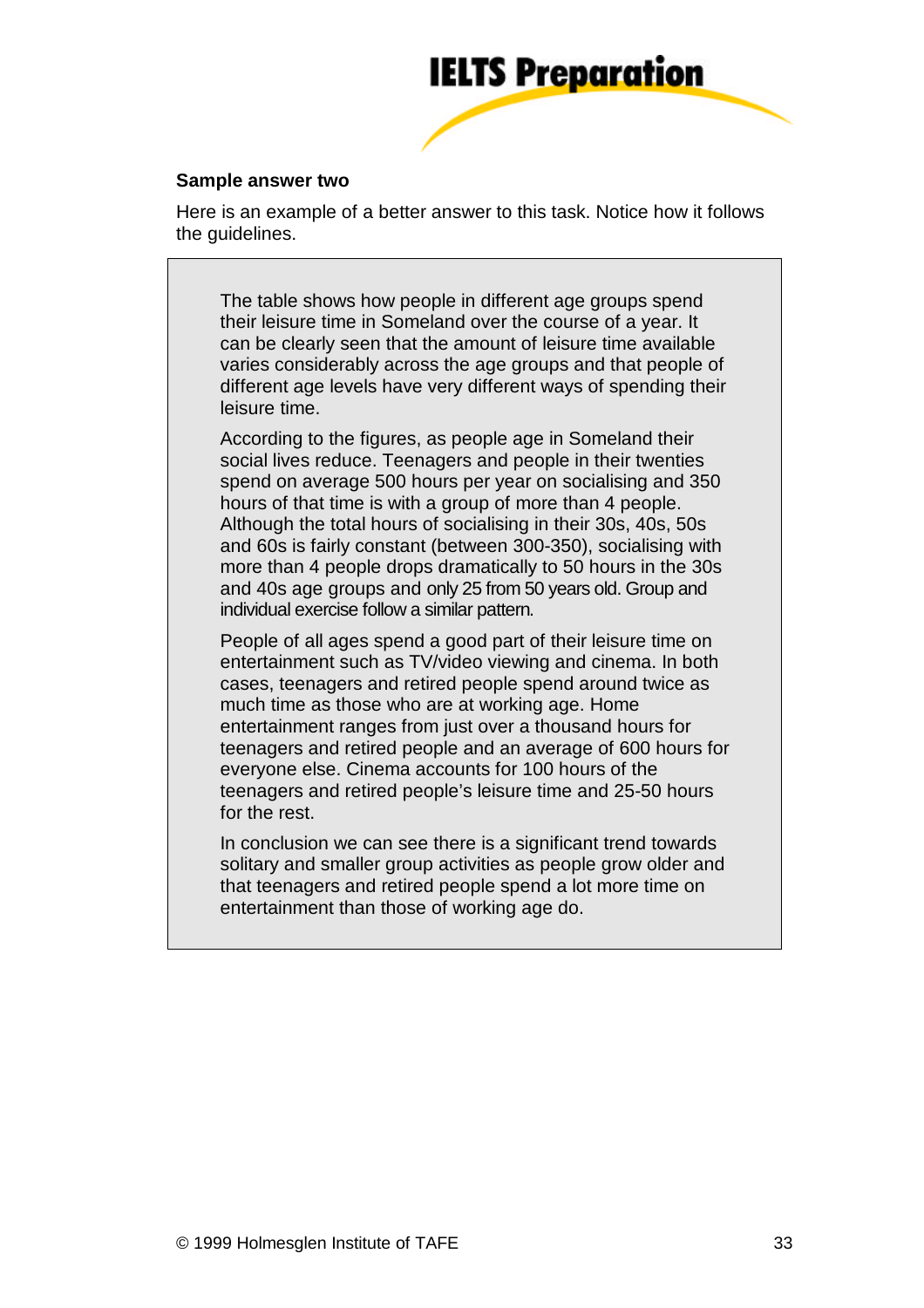

#### **Strategies for improving your IELTS score**

#### **Report structure**

Like the line graphs your report should be structured simply with an introduction, body and conclusion. Tenses should be used appropriately.

Use two standard opening sentences to introduce the table and your report. These opening sentences should make up the first paragraph. Sentence one should define what the table is about; that is, the date, location, what is being described in the graphs etc. For example:

The table shows how people in different age groups spend their leisure time in Someland over the course of a year.

Notice that the sample opening sentence does not simply copy the words used on the graphic material. Copied sentences will not be assessed by the examiner and so you waste your time including them.

Sentence two (and possibly three) might sum up the overall trend. For example:

It can be clearly seen that the amount of leisure time available varies considerably across the age groups and that people of different age levels have very different ways of spending their free time.

Notice the tense used. In this case there is no date given and so we must take the table information as being current now.

The body of the report will describe the information presented in the table in detail. You will need to decide on the most clear and logical order to present the material. Generally you will choose one of the categories given in the table; that is, the age or activity in the example task above. Your choice would depend on whether you could see the most significant trends occurring by age group or by activity. In this case distinguishing the age group is your primary concern in describing this table, and you would do this by highlighting some differences between the activity preferences of the age groups.

Ideally your report should end with one or two sentences which summarise your report or draw a relevant conclusion.

#### **Grammar and vocabulary**

You will receive a higher mark if your writing uses a range of structures and vocabulary correctly rather than a limited number.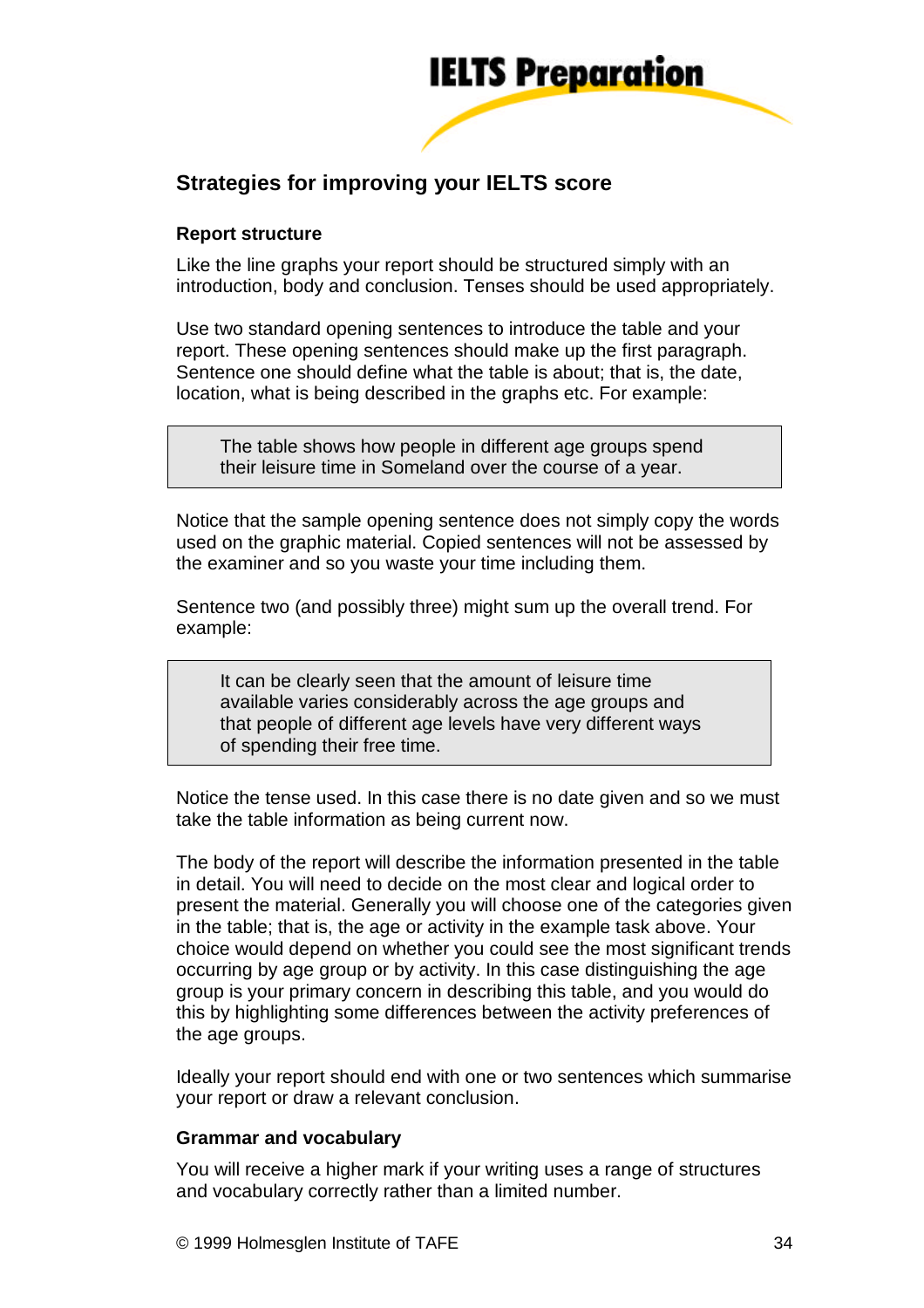#### **Selecting your information**

In completing this task it is important that you cover all of the information given. However, this does not mean that you should note every detail. In tables there is invariably too much information for you to mention each figure. You will therefore need to summarise the table in meaningful segments. In other words, you will describe the significant trends in your report.

To see the trends in a table, start by finding patterns under the horizontal and vertical headings. In the sample task you would analyse the age groups and activities. We can see that at different times in their lives Someland people have more or less free time and their priorities for how they spend their free time are different. In analysing the activities we can look for which age groups spend more time on individual or group, cheap or expensive, home or outdoor, strenuous or restful activities. By describing trends in this way, we can avoid having to describe every age group across every activity.

#### **Writing task one: processes**

#### **Task description**

You will be given a diagram of a process. Your task is to describe the information given in the diagram by writing a 150 word report. You are not asked to give your opinion.

#### **What is being tested**

Task one questions asking you to describe a process rarely appear on the IELTS test. They are different from table, graph and chart description because they test your ability to:

- ♦ describe each important stage in the process and expand where necessary
- ♦ link your descriptions of each stage
- $\bullet$  use the present simple passive

As process tasks can vary widely, it is essential that you look at a lot of examples in IELTS preparation books.

You should spend around 20 minutes on the task.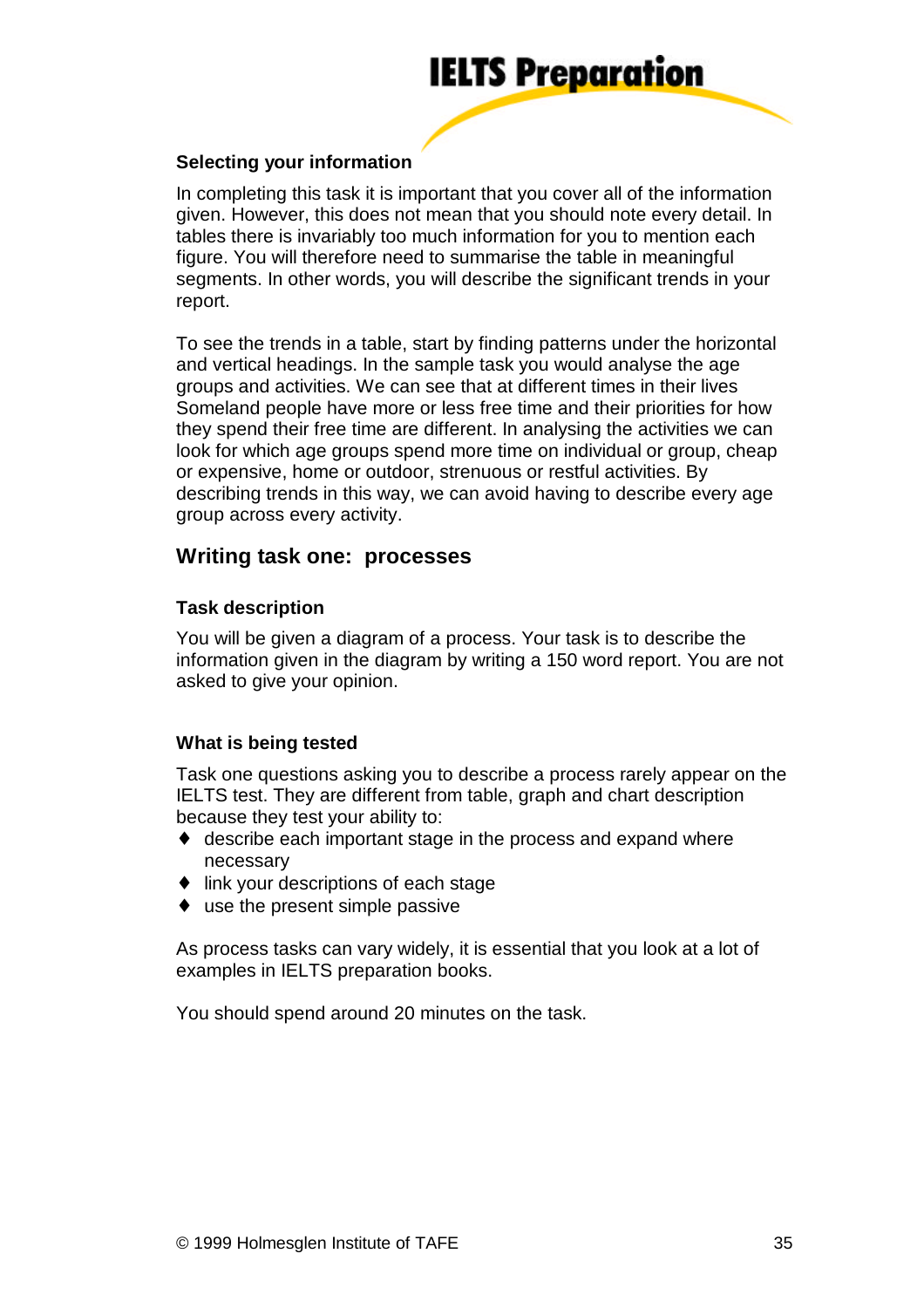

#### **Sample task**

You should spend about 20 minutes on this task.

The flow chart below shows how national examination papers are marked in Someland.

Write a report for a university lecturer describing the information below.

You should write at least 150 words.



#### **Your task**

Complete the Task One report exercise above. Spend only 20 minutes. Then look at the notes and the sample answer below.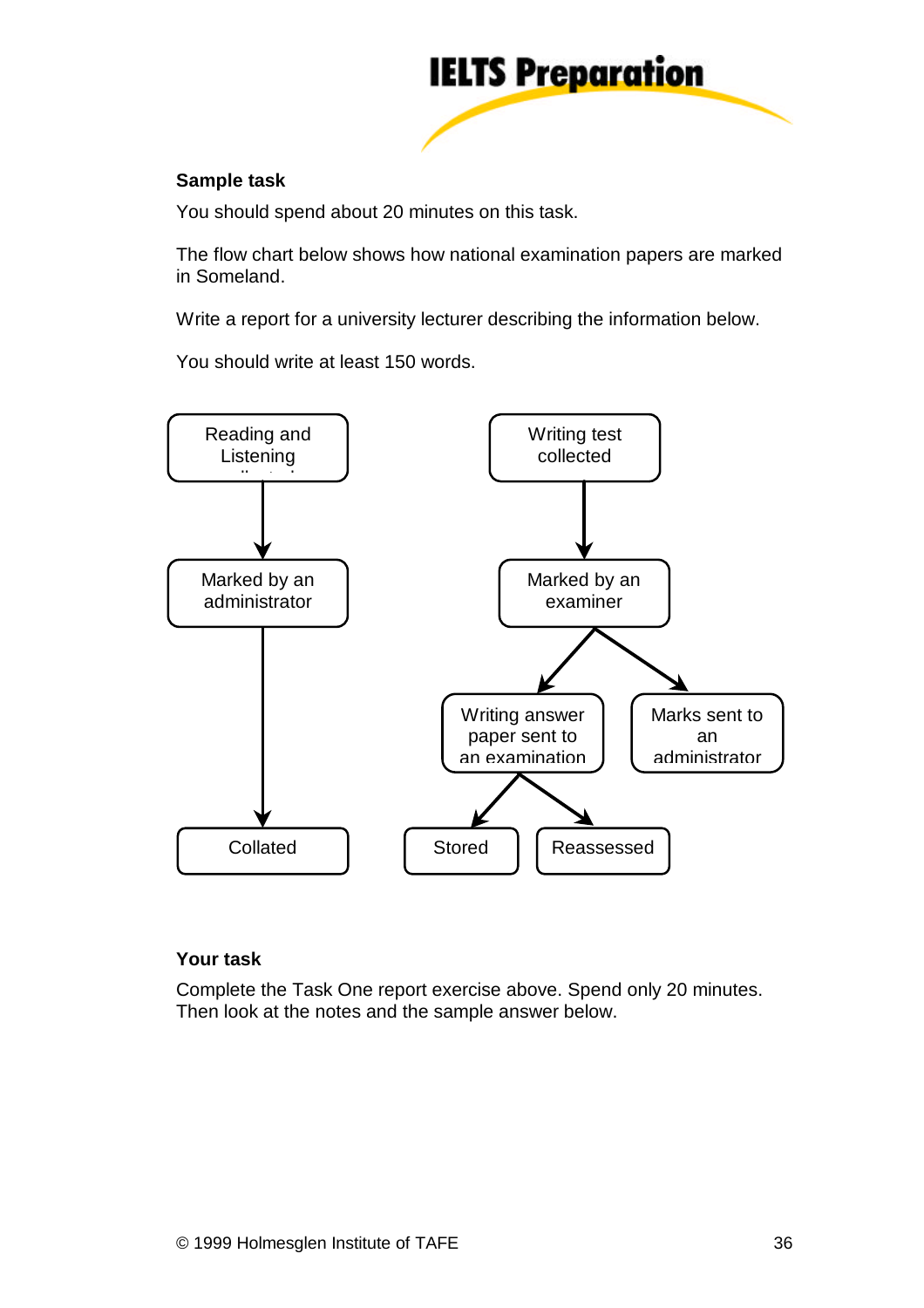

#### **Guidelines for a good answer**

#### **Does the report have a suitable structure?**

- ♦ Does it have an introduction, body and conclusion?
- ♦ Does it include connective words to make the writing cohesive within sentences and paragraphs?

#### **Does the report use suitable grammar and vocabulary?**

- ♦ Does it include a variety of sentence structures?
- ♦ Does it include a range of appropriate vocabulary?

#### **Does the report meet the requirements of the task?**

- ♦ Does it meet the word limit requirements?
- ♦ Does it describe the whole process adequately?

#### **Sample answer**

The sample task given is simplified for the sake of explaining this kind of report task clearly. In a genuine test you can expect the process to be more complex.

The flow chart shows the marking procedures for national exam papers in Someland.

After the papers are collected, the Reading and Listening papers are marked by an administrator and then collated. The writing papers are treated differently. After collection, the writing papers are marked by an examiner. The marks are then sent to an administrator for collation while the exam papers are sent to an examination board. The board either stores the papers or reassesses them.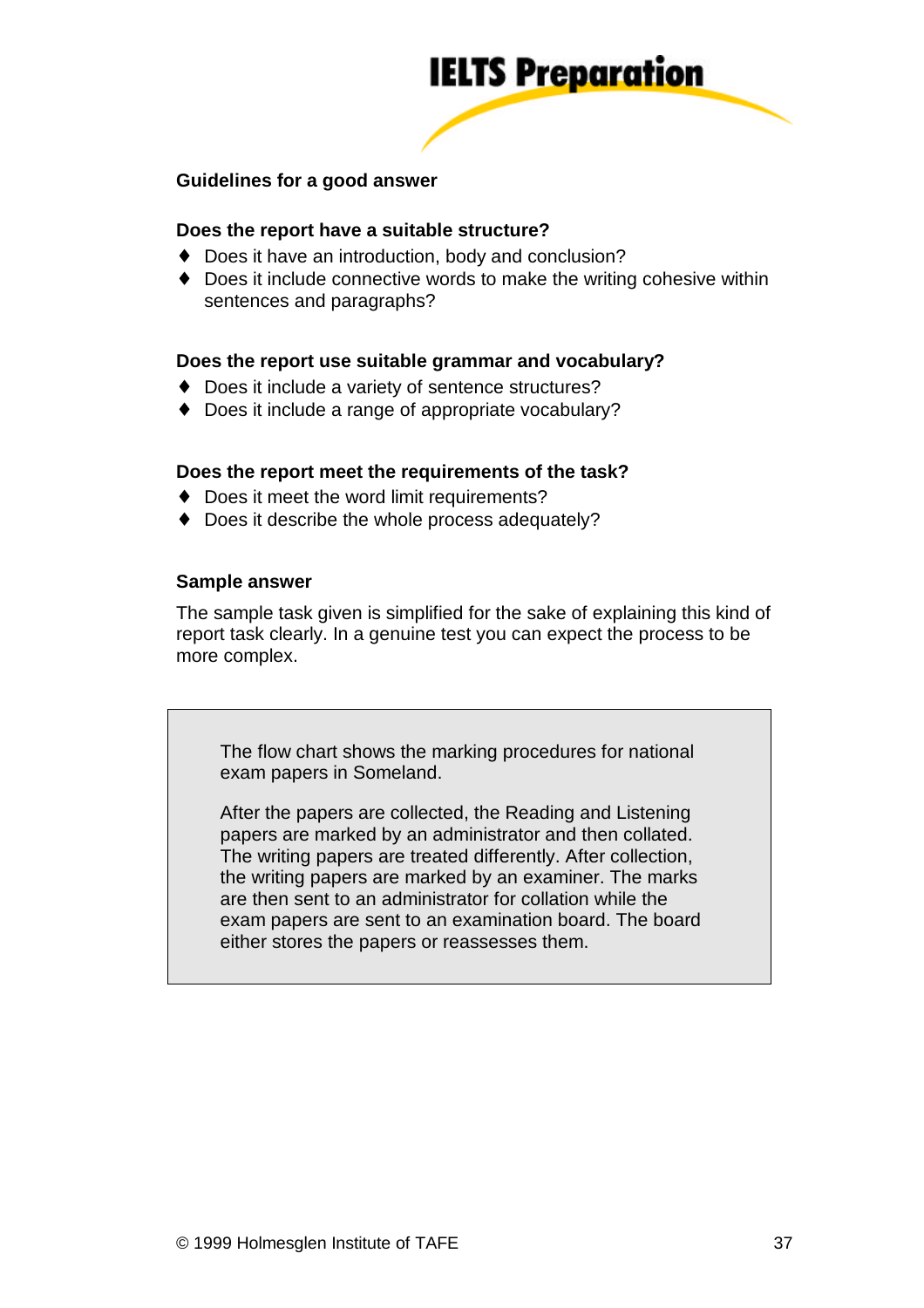

#### **Strategies for improving your IELTS score**

#### **Meeting the task requirements**

When you begin the writing test, look at the illustration (flow chart, diagram etc) and try to work out what the important stages are, the order they occur and any obvious reasons for the order. Your report must include every stage shown in the diagram or flow chart.

When looking at the illustration, be careful to distinguish stages which happen concurrently. (A is performed at the same time as B) and others which are alternatives (either A or B is performed). The flow chart given in the Sample Task demonstrates this problem. Look at the stages for the writing test. In the second stage we can see that the writing paper is marked by an examiner. It is then sent to the examination board while at the same time the marks are sent to an administrator. These events occur concurrently. In the final stage, the papers are either stored or reassessed. These events are alternatives.

It may happen that the diagram does not make much sense to you at first glance. Look for a starting point and follow through the stages in your mind before beginning to write. If it's still not making sense, then go on to Task Two but make sure that you give yourself 20 minutes to complete the report before the end of the writing test time. It often happens that our brains can sort problems out for us even when we are focusing on something else.

#### **Report structure**

Like the line graphs, your report should be structured simply with an introduction, body and conclusion. Tenses should be used appropriately.

Use one standard opening sentence to introduce the report. This opening sentence will make up the first paragraph. You should state simply what the process is. For example:

The flow chart shows the marking procedures for national exam papers in Someland.

Notice that the sample opening sentence does not simply copy the words used in the task instructions. Copied sentences will not be assessed by the examiner and so you waste your time including them.

The body of the report will describe the process in a logical order.

A conclusion will generally not be necessary in this kind of report.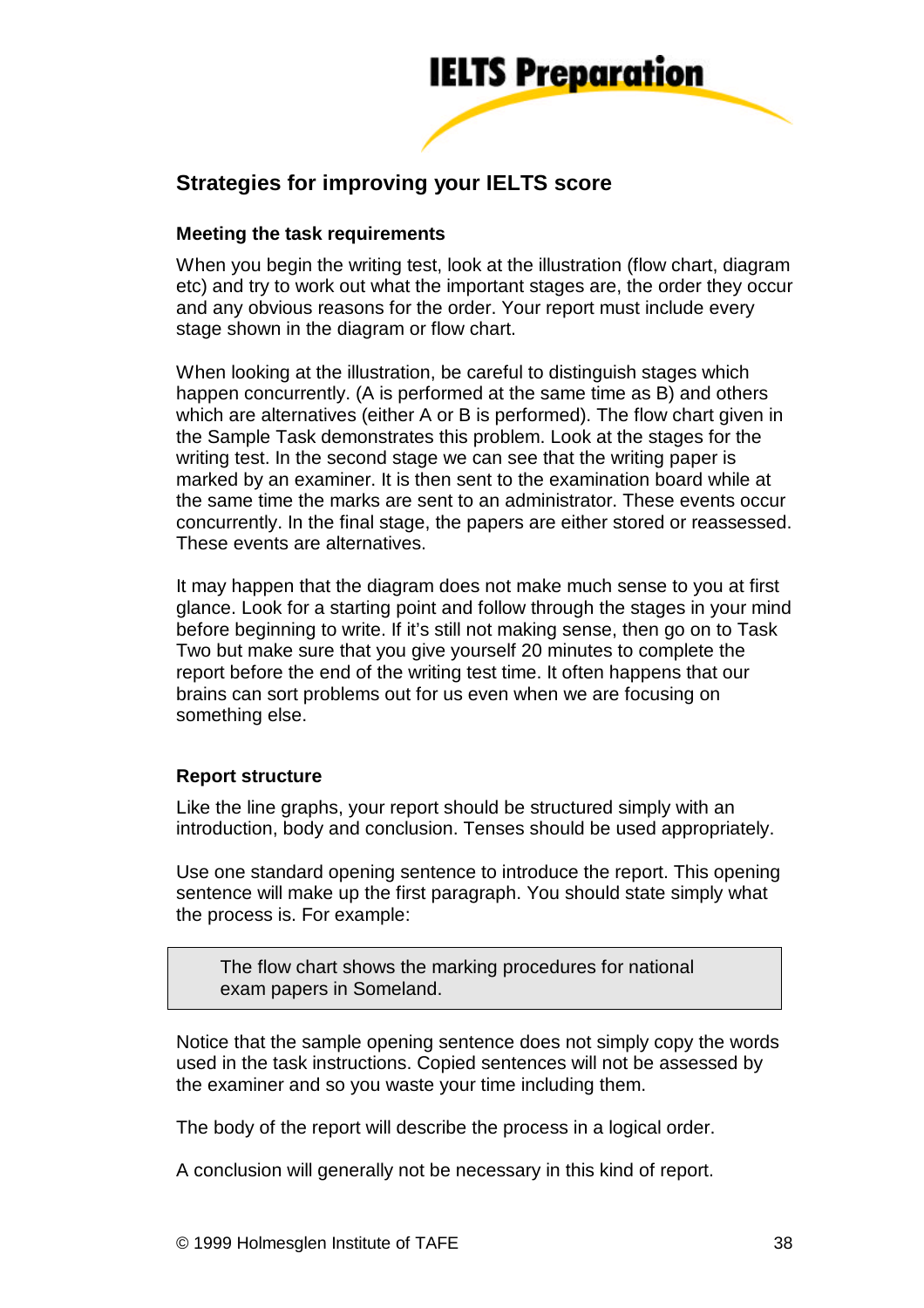

#### **Grammar and vocabulary**

You will receive a higher mark if your writing uses a range of structures and vocabulary correctly rather than a limited number.

If the flow chart is simple and linear then you may be able to link the stages together by simply using some of the following transition signals.

**To begin with First of all First Secondly, thirdly, etc Then Next After that Finally**

If the process is more complex, as in the example above, then you may need to also use these words

**Alternatively Otherwise In addition At the same time Concurrently**

#### **Using the present simple passive**

The passive is associated with an impersonal formal style. It is often used in notices, announcements and describing processes. Compare the following sentences:

**Active:** The examiner marks the test paper **Passive:** The test paper is marked

The two sentences have the same meaning but the emphasis is different. In the active sentence we are more interested in the person or thing doing the action (the agent).

In the passive sentence we are more interested in the person or thing affected by the action. If we want to mention the agent we use **by**:

The test paper is marked **by** the examiner

But often the agent is not important.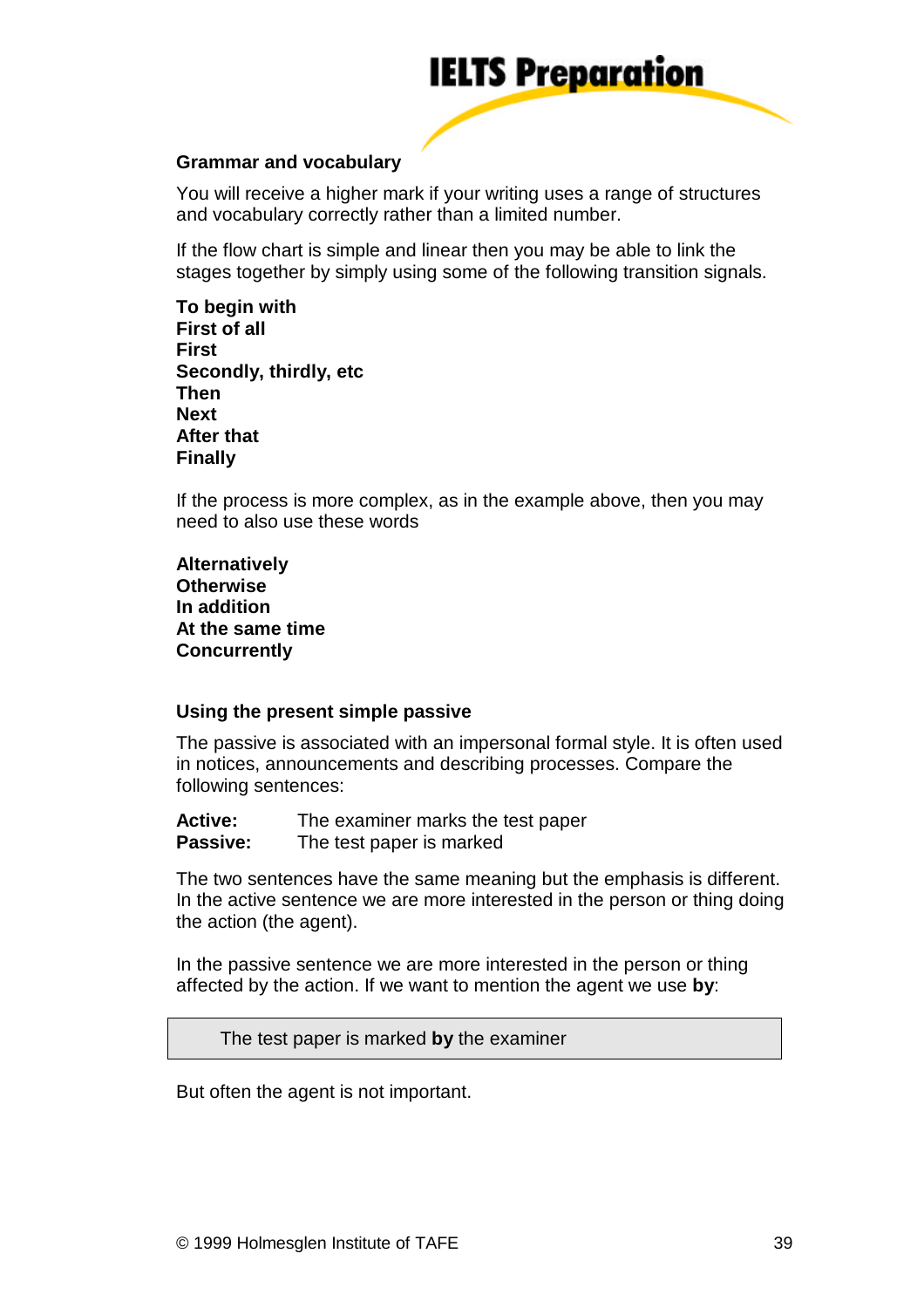The passive is not another way of expressing the same sentence in the active. We choose the active or passive depending on what we are more interested in. In the first sentence we are more interested in the examiner. In the second sentence we are more interested in the test paper.

| <b>Subject</b> | past participle<br>is / are |        | (by agent)           |  |  |
|----------------|-----------------------------|--------|----------------------|--|--|
| The test paper | IS                          | marked | (by the<br>examiner) |  |  |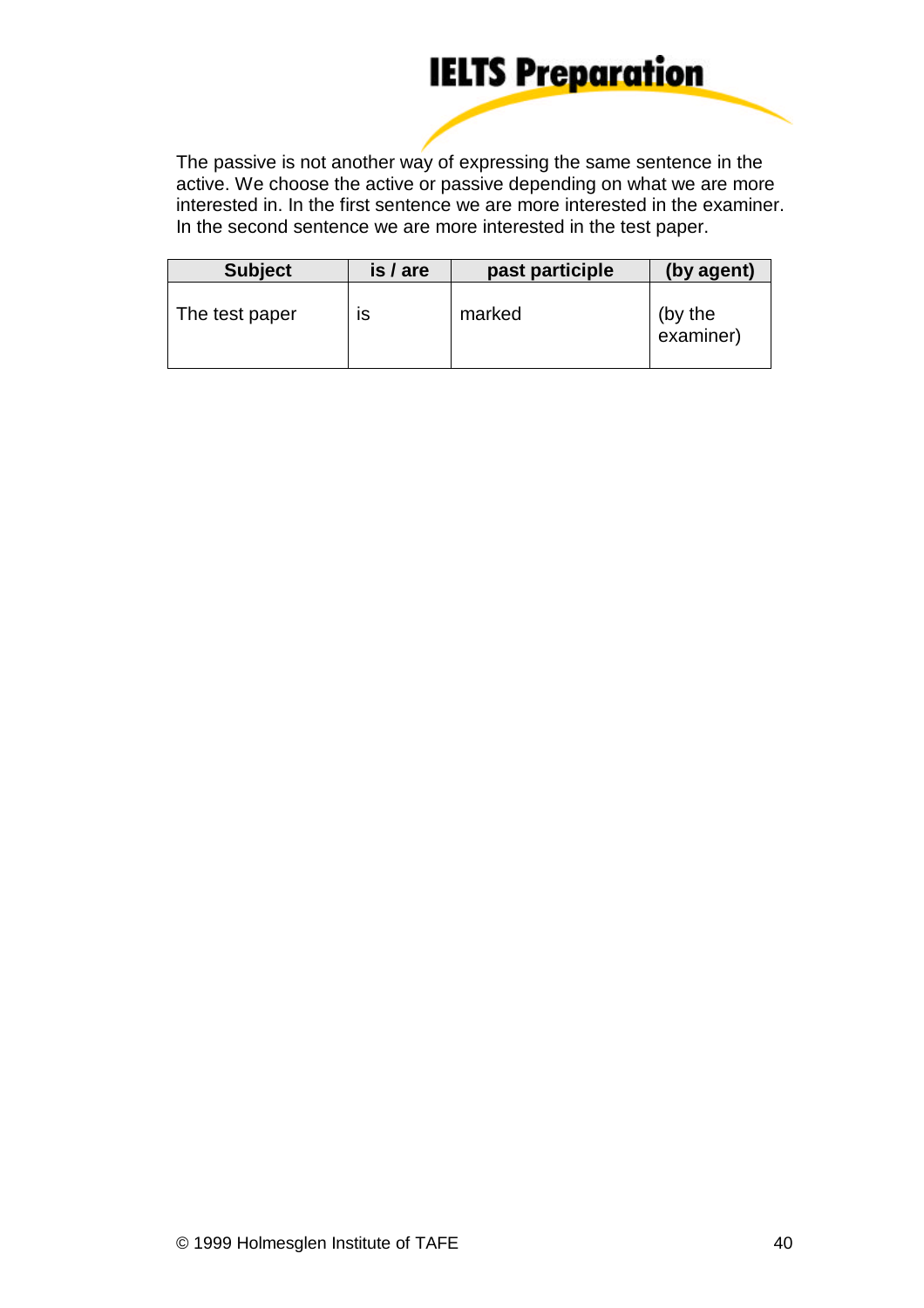

#### **PREPARING FOR IELTS WITH HOLMESGLEN INSTITUTE**

#### **Writing task two**

#### **Description of task**

You will be given a discussion topic. Your task is to write a 250 word essay on that topic. You should spend around 40 minutes on the task.

#### **What is being tested is your ability to:**

- ♦ Present a point of view with convincing evidence
- ♦ Challenge an alternate point of view
- ♦ Focus on the topic and avoid irrelevancies
- ♦ Communicate in a style that is easy to follow and cohesive.
- ♦ Use English accurately and appropriately

#### **Sample task**

You should spend about 40 minutes on this task.

Present a written argument to an educated reader with no specialist knowledge of the following topic:

#### **Television has had a significant influence on the culture of many societies. To what extent would you say that television has positively or negatively affected the cultural development of your society?**

You should write at least 250 words

Use your own knowledge and experience and support your arguments with examples and relevant evidence.

#### **Your task**

Complete the task 2 exercise above. Spend only 40 minutes on the task, then look at the notes and sample answer below.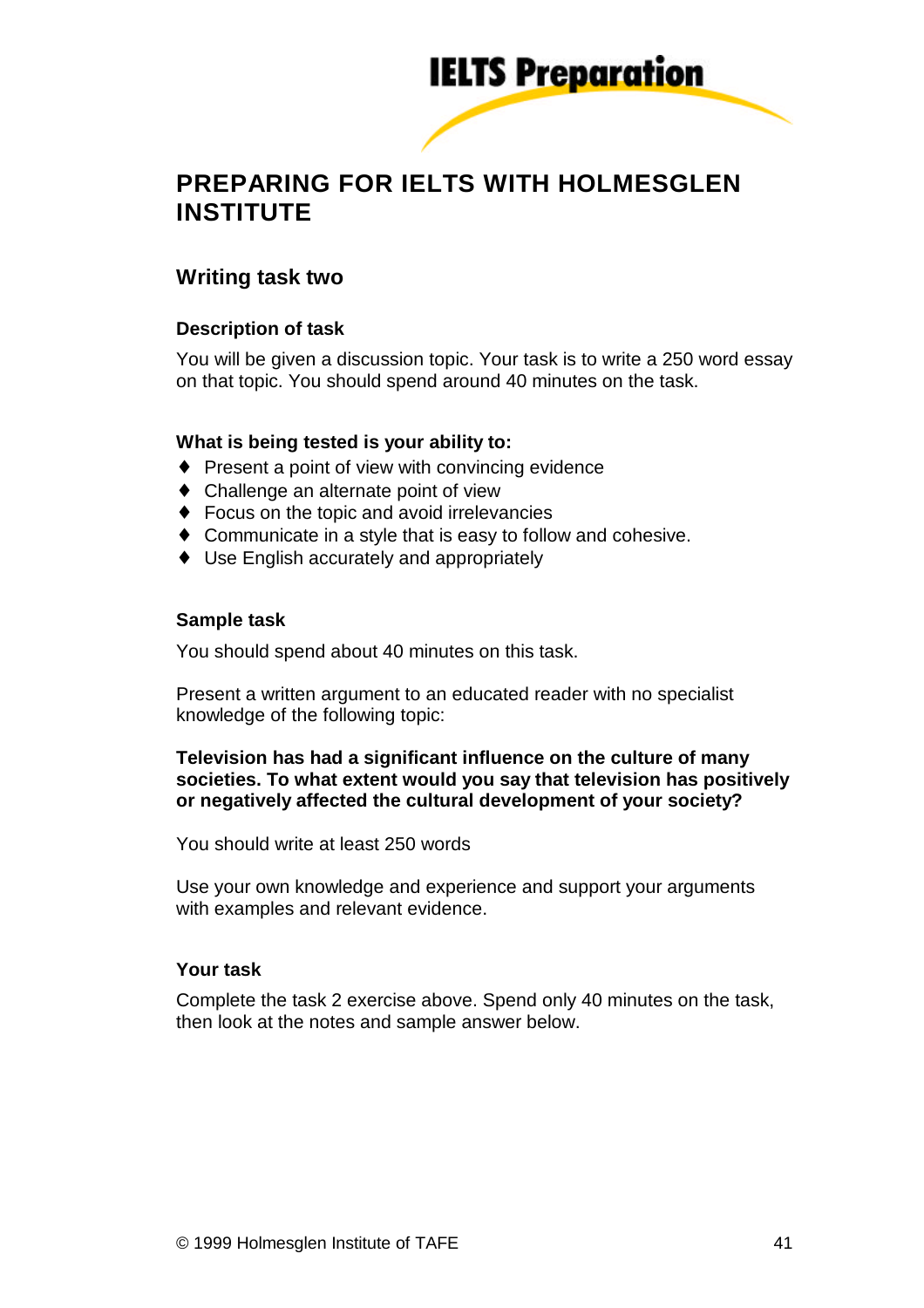#### **Sample answer**

It has been around forty years since television was first introduced into Australian households and people today still have mixed views on whether it has a positive or a negative influence on the society.

Many people believe that television damages culture. It promotes the stronger cultures of countries such as Britain and North America and weakens the cultures of less wealthy countries. This is because the stronger, wealthier countries are able to assert their own culture by producing more programs that are shown widely around the world. These programs then influence people, particularly young people, in the countries where they are shown.

Also, because television networks need to attract large audiences to secure their financial survival, they must produce programs which are interesting to a broad range of people. In Australia this range is very broad because we are a multicultural society and people of all ages like to watch television. To interest all these different people, most television programs are short in length, full of action and excitement, do not require much intelligence or knowledge to understand, and follow universal themes common to all cultures, such as love and crime. Television programs which concentrate on or develop themes pertinent to one particular culture are not so successful because they interest a smaller audience.

Nevertheless we much acknowledge that television does have some positive effects on the cultures within a society as well. People who do not live within their own culture can, in a limited way, access it through the multicultural station on the television. For example, Aboriginal children who have grown up in white families, or migrants and international students living in Australia, can watch programs from their own culture on the television.

In conclusion, I hold the view that television promotes and strengthens those cultures that are wealthy and influential while it weakens the cultures that are already in a weakened position.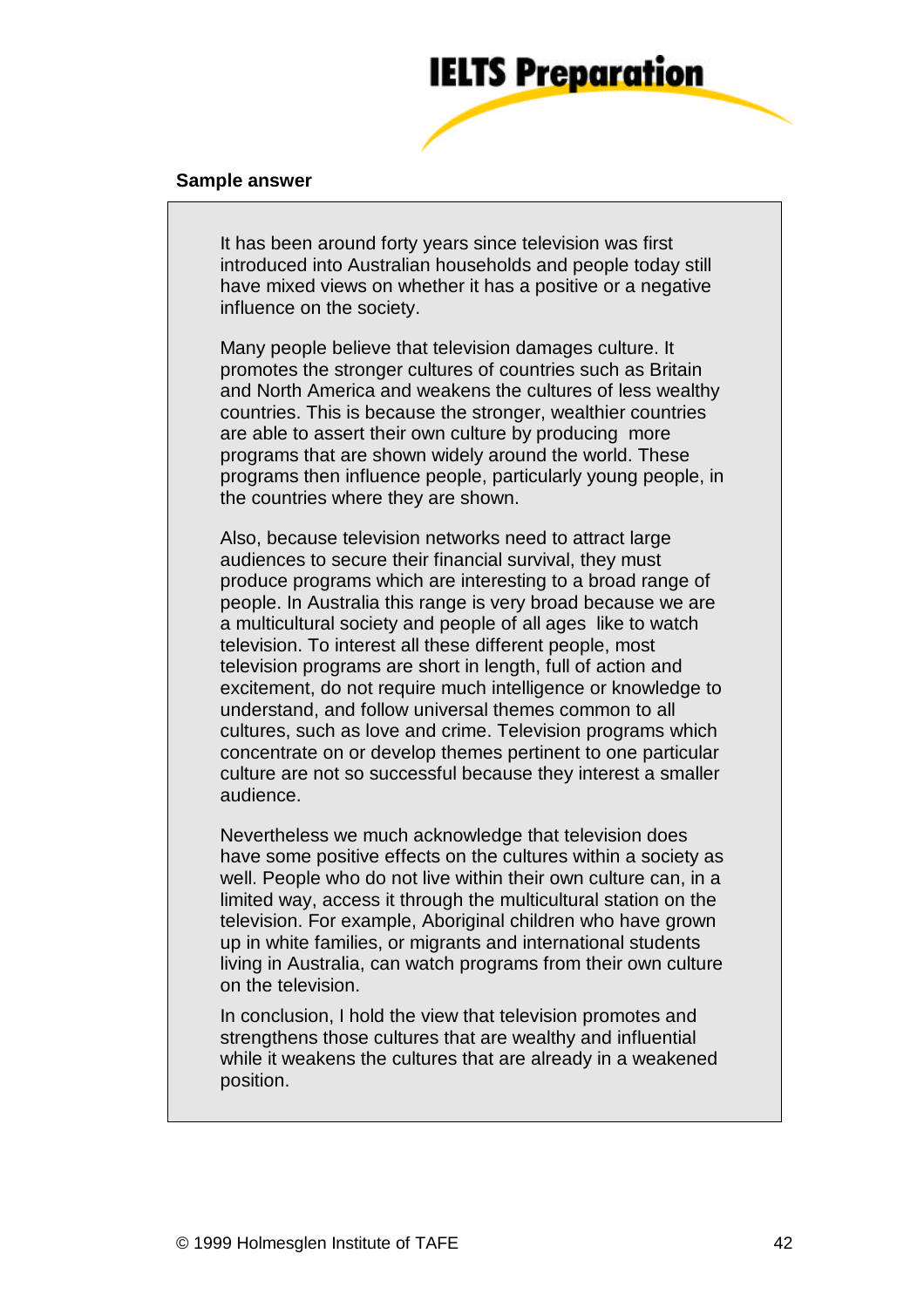

#### **Teacher's comments**

Here is what a teacher said about the sample answer:

The essay has a clear introduction which poses the problem. Three paragraphs which makes relevant points on the topic and a conclusion which sums up the main point of the whole essay. The grammar and vocabulary are rich and varied. It is therefore a very good answer.

#### **Strategies for improving your IELTS score**

The style of essay required for Task 2 of the IELTS writing test is standard to academic courses. There are several published textbooks available to assist you to improve your writing skills for this part of the test.

Structure and cohesion should be evident at the essay level, within and between paragraphs and within and between sentences. Structure and cohesion have a very important effect on the readability and clarity of your essay as a whole.

The structure of your essay should show a clear development from introduction, through your points and on to the conclusion. Your essay needs to have an introduction, body and conclusion.

Structure and cohesion should also be apparent within and between paragraphs. Each paragraph will typically contain a topic sentence which states the main point of your paragraph. The topic sentence is usually the first one. This will be followed by the evidence which supports the point of the paragraph. The final sentence will typically lead into the point of the following paragraph.

A good essay will also have structure and cohesion within and between sentences. It is important that you are confident using linking devices such as relative clauses, connectives and transition signals.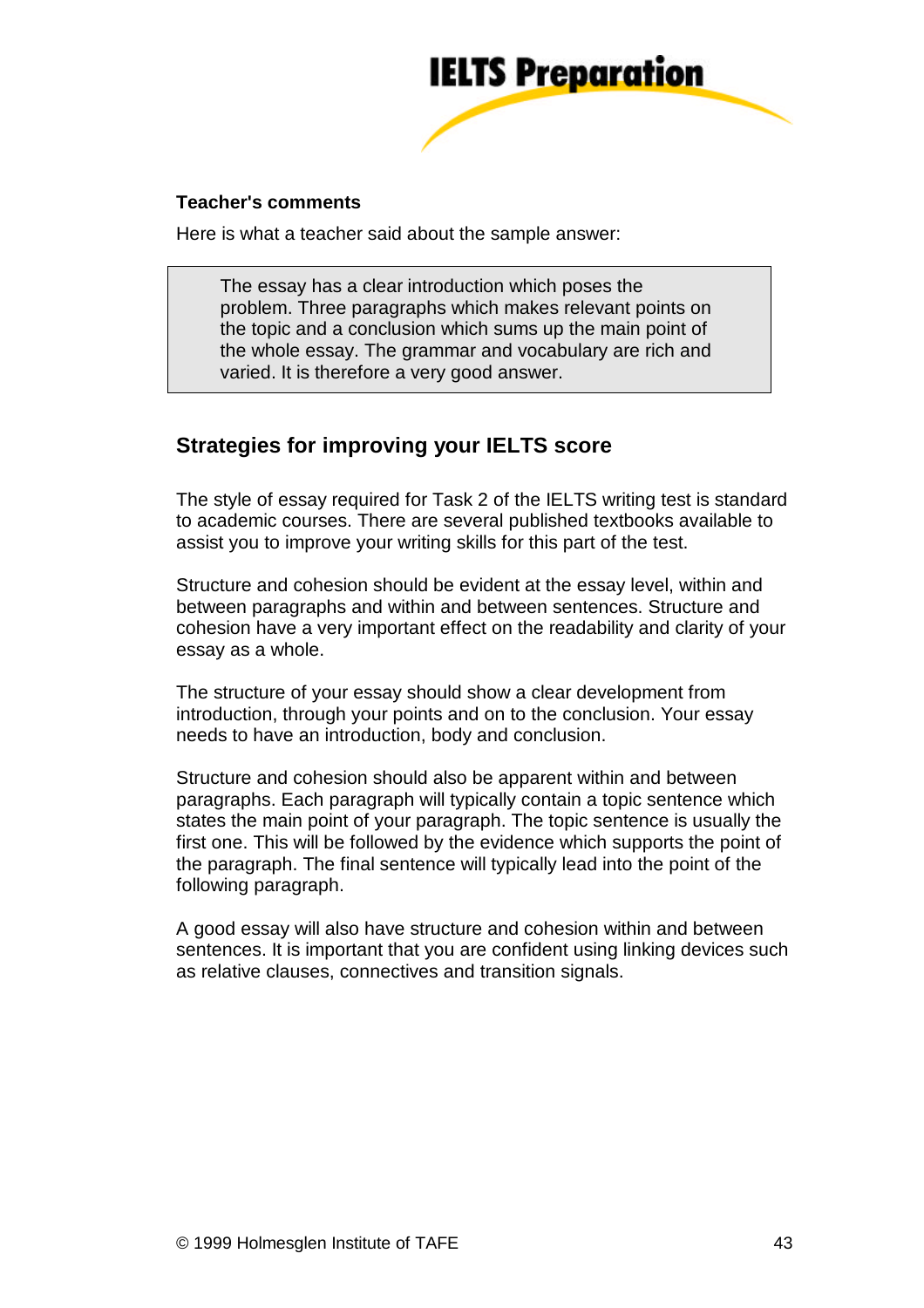

#### **Connecting sentences**

**A. Use connectives such as the following with verb phrases. For movements in the same direction use 'then' and 'and' and 'then continued its upward / downward trend more … '.**

#### **Disconnected sentences**

After that it rose gradually to 5,000 by 1952. And then it went up to 15,000 by 1954.

#### **Connected sentence**

After that it rose gradually to 5,000 by 1952, then more steeply to 15,000 by 1954

#### **Connected sentence**

After that it rose gradually to 5,000 then continued its upward trend more steeply to 15,000.

#### **Exercise**

Connect these sentences using 'then', 'and' and 'then continued its upward/downward trend more … '.

It dropped swiftly to 1,000 in 1998. Then it went down slowly to 900 in '99

It slowly decreased to 100. Then it quickly dropped to 15.

It increased substantially at the beginning of the year. It increased gradually at the end of the year.

#### **For contrasting movements use ' but'**

#### **Disconnected sentences**

It rose to 35,000 by 1960. After that it fell to 12,000 by 1962.

#### **Connected sentence**

It rose to 35,000 by 1960 but later fell to 12,000 by 1962